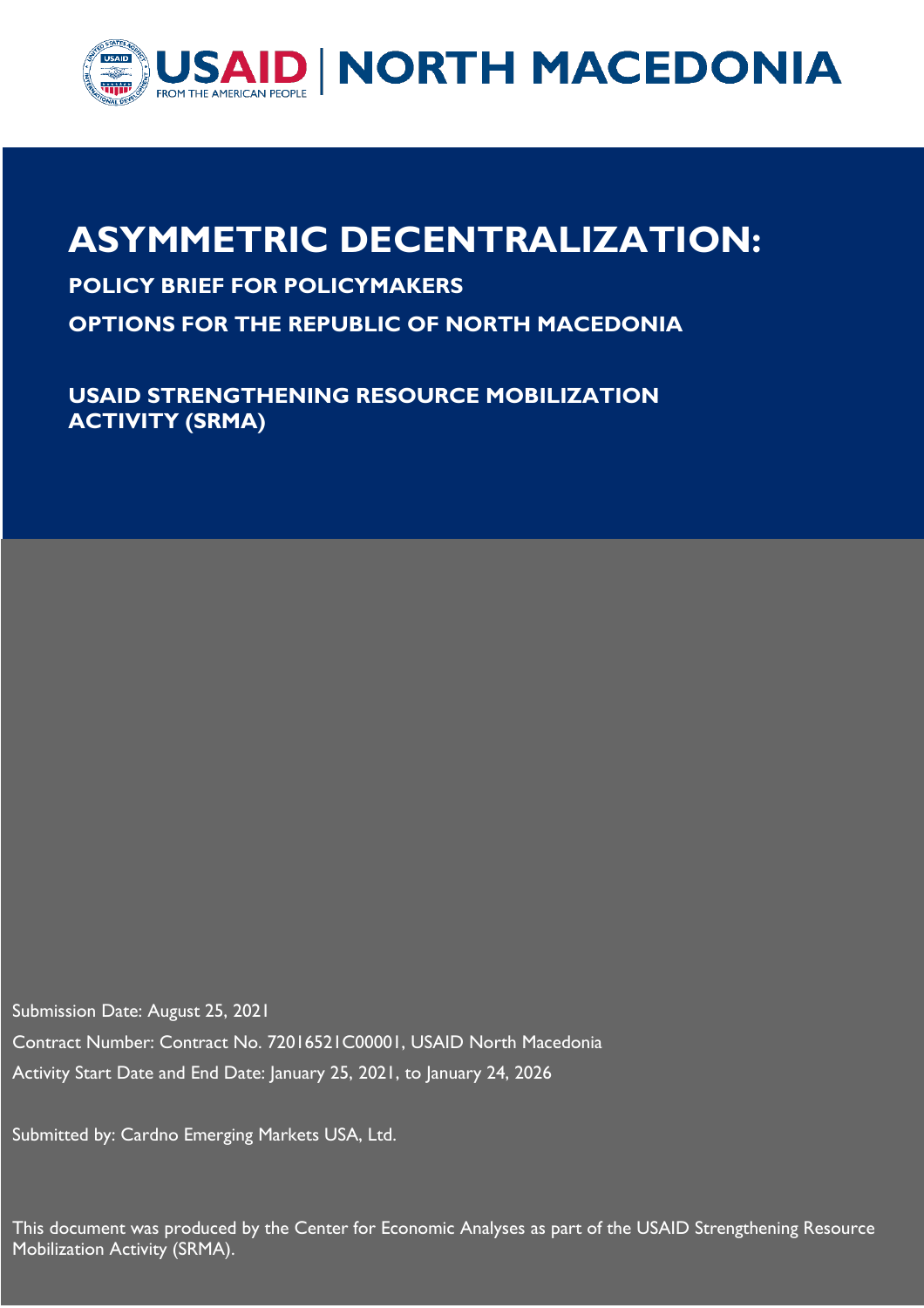# <span id="page-1-0"></span>ACTIVITY INFORMATION

| Program Name:                                 | USAID Strengthening Resource Mobilization Activity (SRMA)                                                                                                                 |
|-----------------------------------------------|---------------------------------------------------------------------------------------------------------------------------------------------------------------------------|
| <b>Activity Start Date and End</b><br>Date:   | January 25, 2021 – January 24, 2026                                                                                                                                       |
| Name of Prime<br><b>Implementing Partner:</b> | Cardno Emerging Markets USA, Ltd.                                                                                                                                         |
| <b>Contract Number:</b>                       | Contract No. 72016521C00001, USAID North Macedonia                                                                                                                        |
| Name of Subcontractors:                       | Center for Development Policies IDEAS DePo, Strategic<br>Development Consulting, Center for Economic Analyses, US<br><b>Small Business Millennium Partners Consulting</b> |
| Geographic Coverage                           | North Macedonia and All Local Government Units                                                                                                                            |
| (cities and or countries)                     |                                                                                                                                                                           |

#### Disclaimer

This Policy Brief on Asymmetric Decentralization is made possible by the support of the American People through the United States Agency for International Development (USAID). The contents of this Policy Brief are the sole responsibility of Cardno Emerging Markets USA, Ltd., and do not necessarily reflect the views of USAID or the United States Government.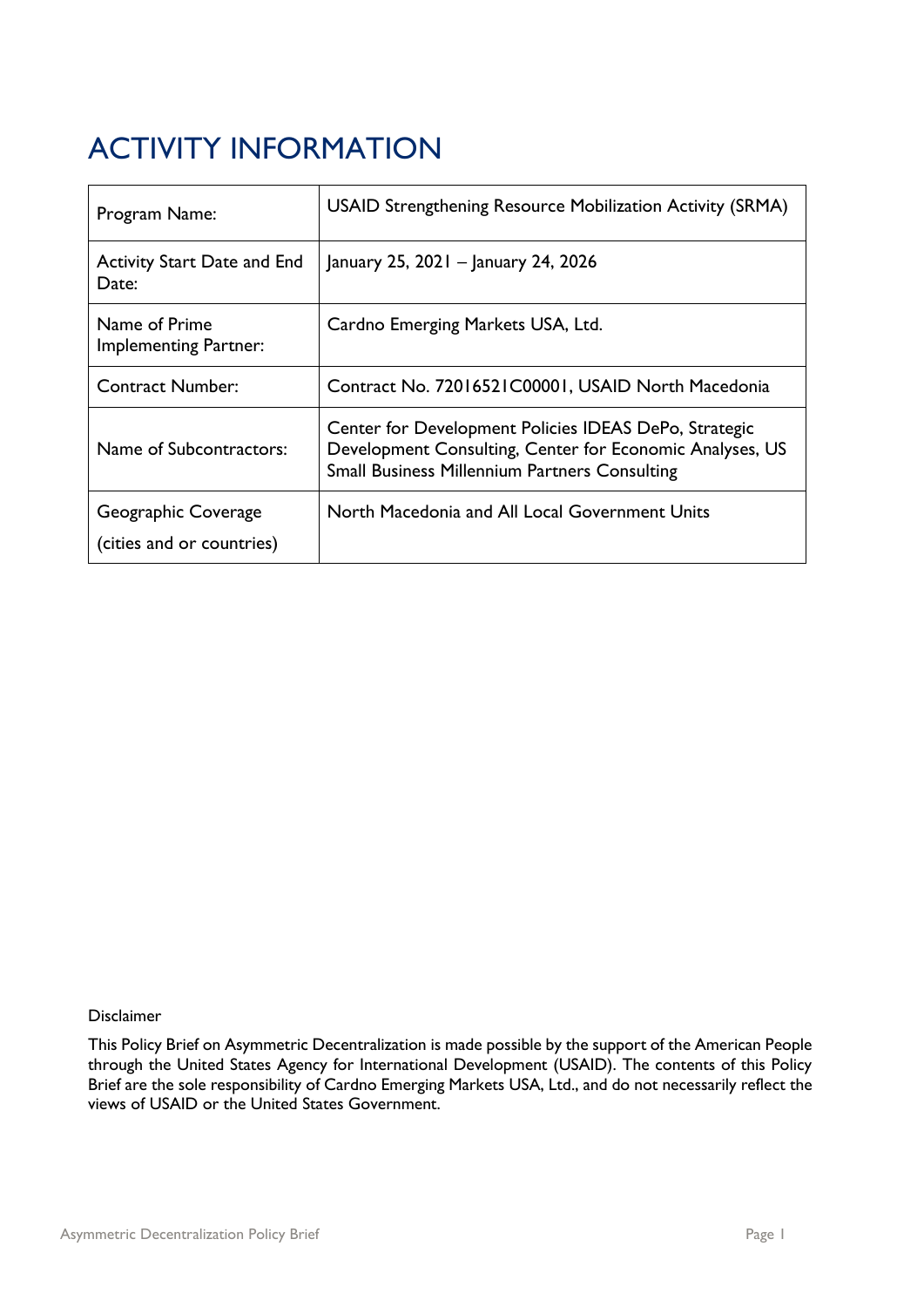### <span id="page-2-0"></span>**TABLE OF CONTENTS**

| Τ.                                                       |  |  |  |  |  |
|----------------------------------------------------------|--|--|--|--|--|
| 2.                                                       |  |  |  |  |  |
| 3.                                                       |  |  |  |  |  |
| $\overline{4}$ .                                         |  |  |  |  |  |
| 5.                                                       |  |  |  |  |  |
| 6.                                                       |  |  |  |  |  |
| 6.1.                                                     |  |  |  |  |  |
| 6.2.                                                     |  |  |  |  |  |
| 6.3.                                                     |  |  |  |  |  |
| 6.4.                                                     |  |  |  |  |  |
|                                                          |  |  |  |  |  |
| POLICY OPTIONS FOR ASYMMETRIC TRANSFER OF COMPETENCIES17 |  |  |  |  |  |
|                                                          |  |  |  |  |  |
|                                                          |  |  |  |  |  |
|                                                          |  |  |  |  |  |
|                                                          |  |  |  |  |  |
|                                                          |  |  |  |  |  |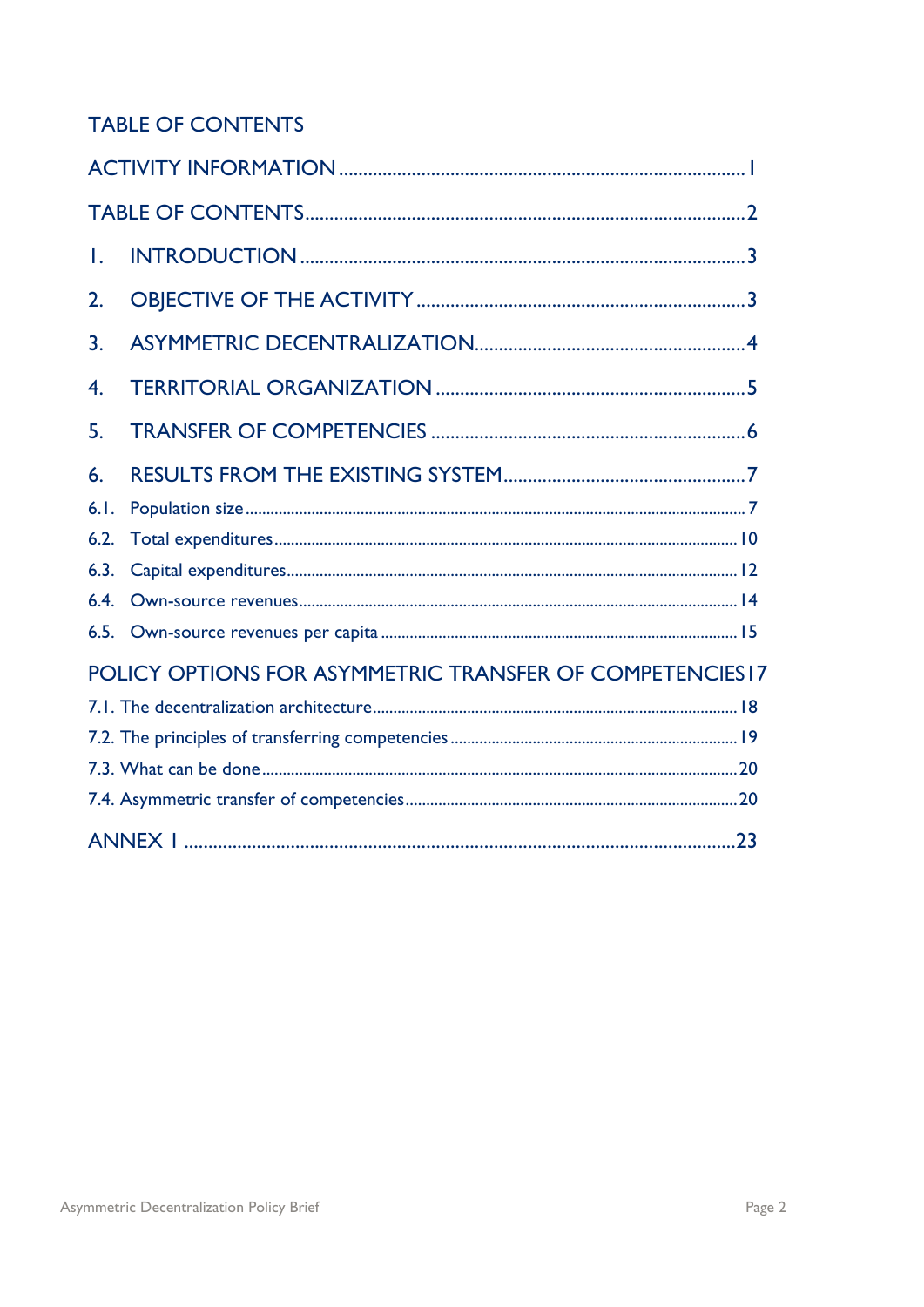## <span id="page-3-0"></span>1. INTRODUCTION

The Republic of North Macedonia (RNM) aspires to be a prosperous, self-reliant, and inclusive democratic society. USAID Strengthening Resource Mobilization Activity (hereinafter referred to as "**the Project**"), 2021-2026, will assist North Macedonia's government institutions to raise and independently manage the resources necessary to fund services demanded by its citizens. Facing challenges in revenue generation and budget execution, North Macedonia's 81 municipalities are ready to act, and it is in the country's interest to seize the opportunity presented by USAID Strengthening Resource Mobilization Activity. The project team will facilitate participatory and sustainable transformation, aiding North Macedonia's local governments to generate, access, and effectively manage the own-source and external revenues necessary to fund the social services and programs that benefit their citizens.

The project team will work with local governments, the Government of North Macedonia (GoNM), and key stakeholders to: 1) enhance the quality of municipal tax and fee collection systems; 2) increase the capacity of local self-government units (LSGUs) to access external resources from the national government, international organizations, and/or capital markets and banks; 3) improve LSGUs' ability to plan, manage, and implement public sector revenues in compliance with GoNM's regulations; and 4) enhance the decentralization process.

## <span id="page-3-1"></span>2. OBJECTIVE OF THE ACTIVITY

There is a disparity in the RNM regarding LSGU capacity in many areas, such as fiscal capacity, human resources and knowledge, and quality of service delivery. The challenges are particularly severe in rural, underdeveloped LSGUs where the capacity is limited, and the number of administrative staff is insufficient. This results in part from transferred competencies that are resource-intensive and symmetrical to all LSGUs regardless of the preconditions and their potential to deliver the quality and scope of services to citizens.

As the GoNM is considering expanding the transferred competencies to LSGUs, this document offers timely options on asymmetric administrative decentralization that the Ministry of Local Self-government (MLSG) requires. It will help inform the MLSG and the GoNM about possible options for designing asymmetric decentralization. The asymmetry can be in the territorial organization and/or the expenditure assignments to the LSGUs.

Although asymmetric decentralization offers options for both territorial organization and competencies, this report focuses on options related to the competencies. We briefly illustrate territorial organization of the LSGUs but offer more detail on options for the asymmetric expenditure assignments.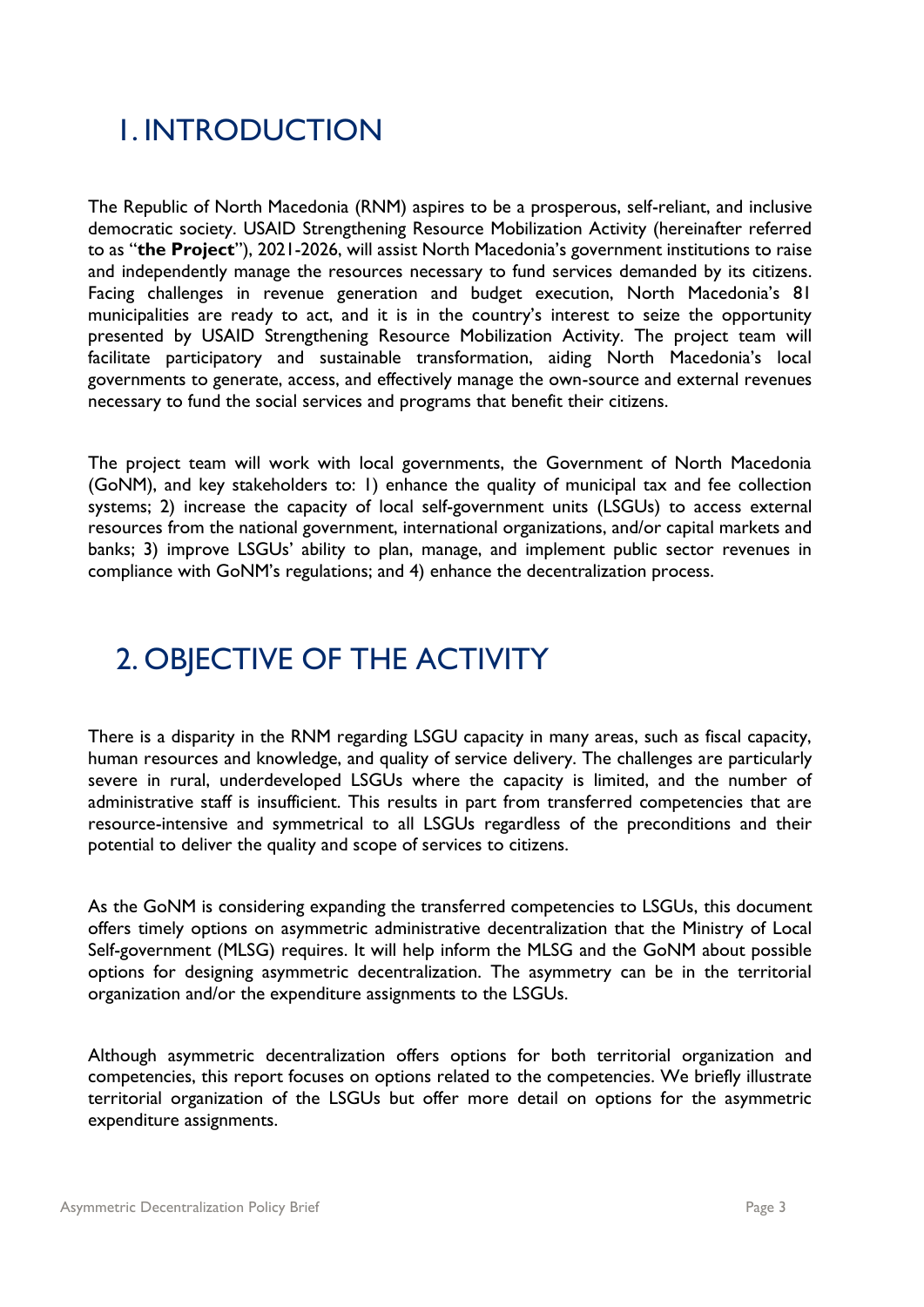## <span id="page-4-0"></span>3. ASYMMETRIC DECENTRALIZATION

In the context of this report, *symmetrical* decentralization means that all LSGUs have the same competency responsibility for a decentralized function as defined in the Law on Local Government, regardless of pre-conditions. Thus, *asymmetric* decentralization means that LSGU responsibilities may differ depending on one or more pre-conditions of the LSGU. These preconditions can be the type of LSGU (urban vs. rural), fiscal and human capacity, size of population and/or territory, economy and wealth, access to natural resources, and territory.

Preconditions can drive asymmetry politically or asymmetry can be capacity-driven (see Figure 1). Political drivers are usually based on ethnicity, language, or religion, and these are not considered here. Capacity-driven asymmetry exists primarily when there is a lack of fiscal and/or human capacity at LSGUs.

The outcomes of the asymmetry can be permanent or transitional (phased approach). Permanent outcomes for asymmetry usually depend on political preconditions or those related to natural resources and territory, whereas transitional outcomes depend on preconditions related to capacity, such as fiscal and/or financial capacity, or human capacity, as illustrated below.



**Figure 1. Preconditions for asymmetry**

In RNM, for example, the City of Skopje represents a LSGU with permanent asymmetry that is driven by territory. The LSGU Kichevo is an example of a transitional territorial asymmetry (to be discussed below). Fiscal decentralization in RNM was transitional, with a two-phased approach that depended on fiscal, financial, and human capacities (see Annex 1).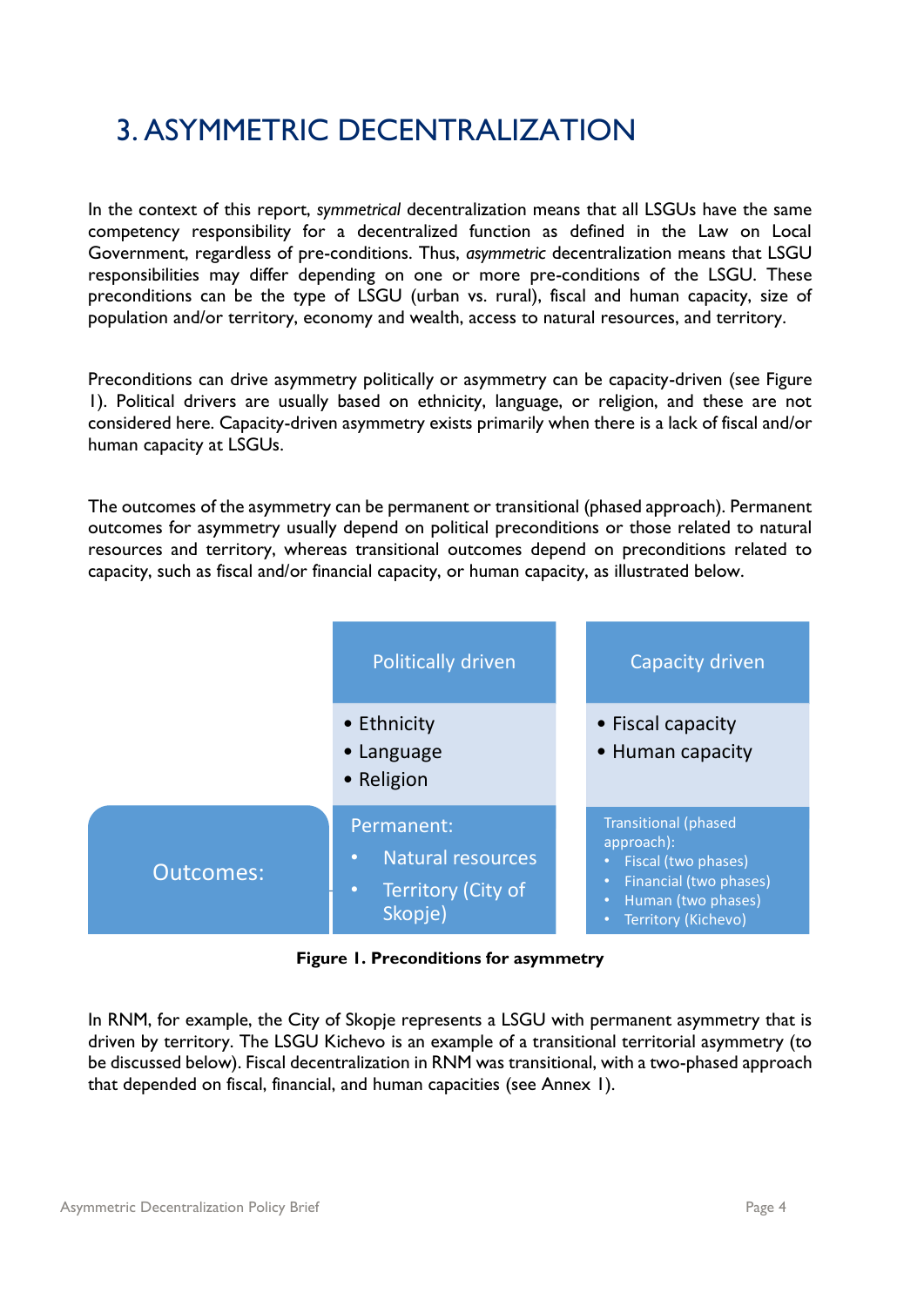The transitional approach was employed depending on LSGU capacities. As per the Law on Financing LSGUs, there were two phases of decentralization<sup>1</sup>. The first phase excluded salaries from earmarked grants. All Macedonian municipalities and the City of Skopje entered Phase I on July 1, 2005, if they met two conditions:

- Municipal administration employed at least two staff with qualifications for financial management, budget preparation and execution, and accounting and reporting
- Municipal administration employed at least 3 staff with qualifications for assessing and collecting taxes

Entry into the second phase of fiscal decentralization was conditional on the following:

- Municipality achieves good financial management under the first phase for 24 months
- Municipality reports correctly and on time to the Ministry of Finance
- Municipality has no remaining unpaid bills

On September 1, 2007, a total of 42 LSGUs entered the second phase of fiscal decentralization. By the end of 2011, all LSGUs had entered in the second phase except one (Plasnica).

### <span id="page-5-0"></span>4. TERRITORIAL ORGANIZATION

The RNM has a one-tier local government. With the 2004 **Law on Territorial Organization** (Official Gazette of the Republic of Macedonia, no. 55/04), local governments in Macedonia were restructured into 84 municipalities (15 of which have less than 5,000 inhabitants) with the City of Skopje defined as a special unit comprising 10 municipalities in accordance with a separate Law on the City of Skopje (Official Gazette of the Republic of Macedonia, no. 55/04). The 10 LSGUs within the City of Skopje are: Aerodrom, Butel, Gazi Baba, Gjorche Petrov, Karposh, Kisela Voda, Saraj, Centar, Chair and Shuto Orizari. City of Skopje is responsible for collection of its ownsource revenues and communal activities for all 10 LSGUs. Operation and maintenance of roads are divided between the City of Skopje and the municipalities. In education LSGUs are responsible for primary education, while the City of Skopje is responsible for secondary education. In social protection, LSGUs are responsible for early childhood and education care, while the City of Skopje is responsible for care of orphans and the handicapped, and for houses for the elderly. The City of Skopje is responsible for fire protection. Thus, we have permanent political and territorial asymmetric decentralization related to the LSGUs and the City of Skopje.

There was a transitional territorial phased approach as per the Law on Territorial Organization. In 2014, Kichevo LSGU merged with four surrounding rural LSGUs into one Kichevo municipality. These four LSGUs—Zajas, Oslomej, Vranestica, and Drugovo—were larger in

<sup>&</sup>lt;sup>1</sup> See Annex 1 for details.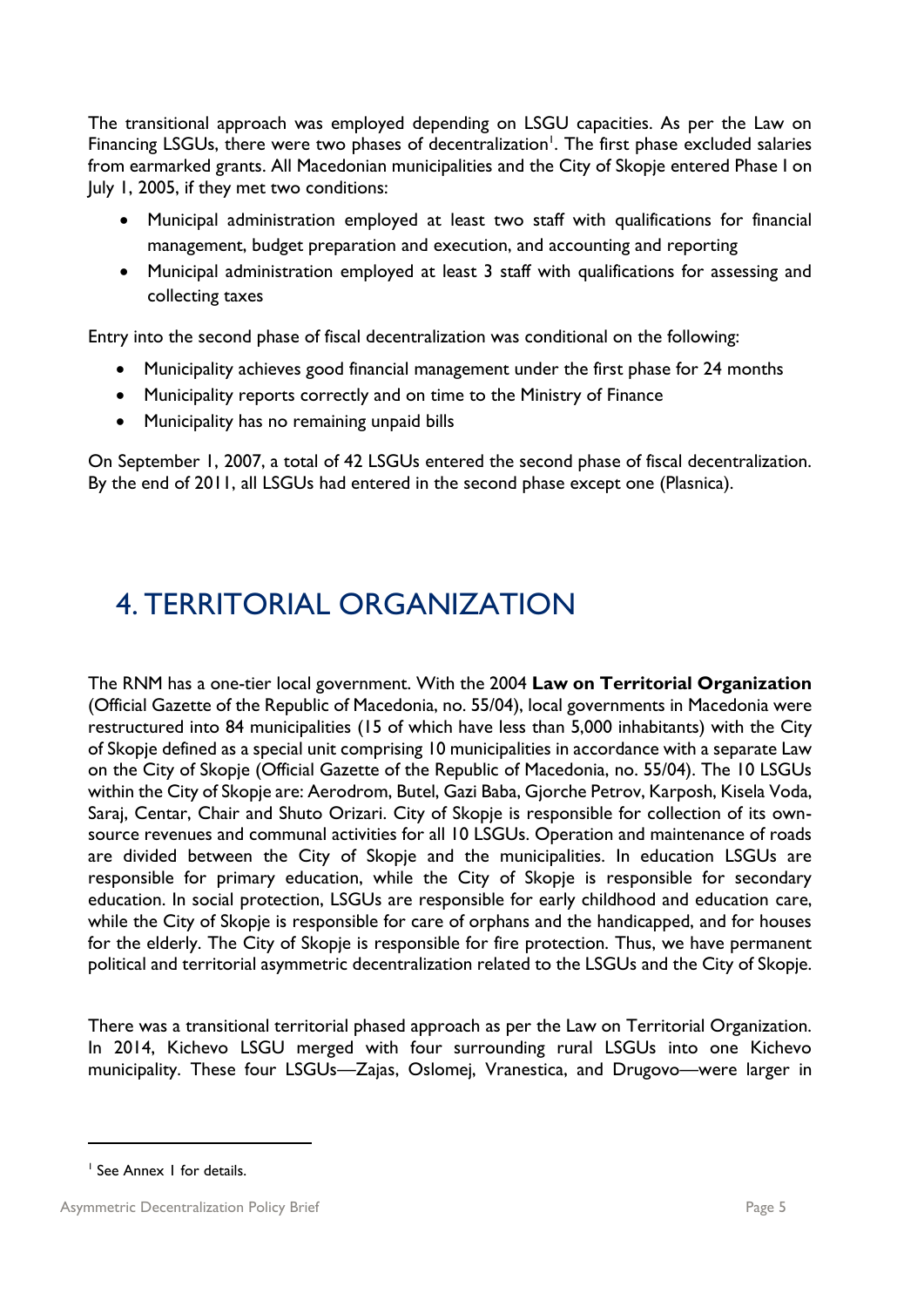territory but smaller in population than Kichevo. Thus, Kichevo became the urban center of this newly merged municipality.



The 81 LSGUs in RNM are shown in the map below (see Figure 2).

**Figure 2. LSGUs in the Republic of North Macedonia.**

### <span id="page-6-0"></span>5. TRANSFER OF COMPETENCIES

The Law on Local Government (Official Gazette of the Republic of Macedonia, no. 05/02) from 2002 regulates the competencies of the local governments. A wide range of responsibilities is listed in the provisions of Article 22 of this law, which includes:

- 1. Urban and rural planning
- 2. Protection of living environment and nature
- 3. Local economic development
- 4. Communal services (water provision, rubbish collection, public hygiene, public transport, cemeteries, local roads, street and traffic lights, parking, local markets, green spaces, riverbeds, naming of streets, squares, bridges, and other public places)
- 5. Culture
- 6. Sport and recreation
- 7. Social protection and child protection
- 8. Education (primary and secondary)
- 9. Protection of health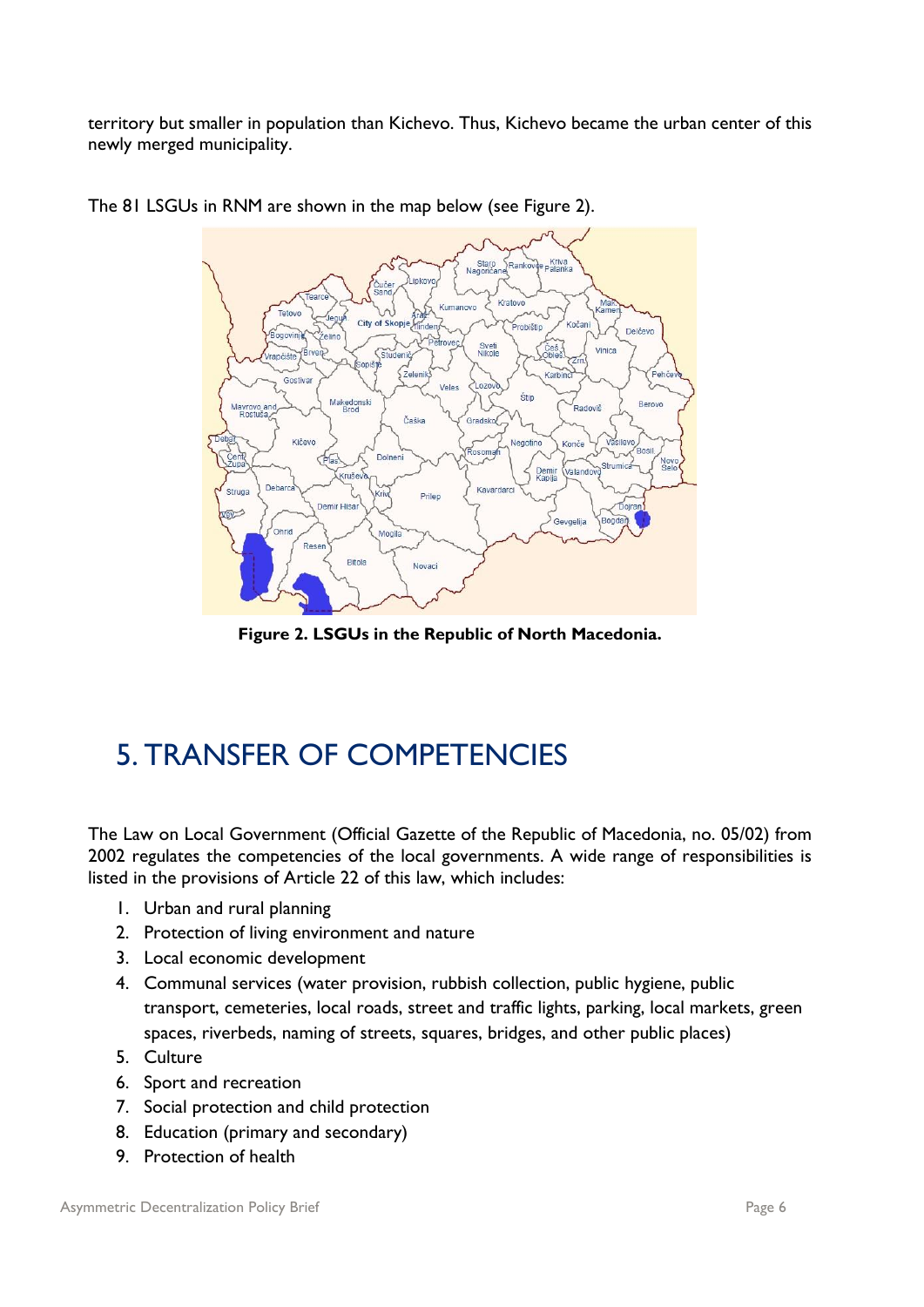- 10. Emergency services (including war and natural disasters)
- 11. Fire protection
- 12. Monitoring of execution of own competencies
- 13. Other tasks listed in the legislation

In theory, LSGUs should be able to finance the competencies prescribed by the Law, but this is never the case. The fiscal capacity of LSGUs always falls short of financing needs. That gap should be financed by transfers from the central government. The ideal situation is for finance to follow function, but in RNM, transfers from the central government follows the institutional set up (e.g., transfers are planned and executed following the number of employees, need to heat schools and kindergartens and the operation and maintenance of existing assets, such as buildings and equipment).

### <span id="page-7-0"></span>6. RESULTS FROM THE EXISTING SYSTEM

We consider how various preconditions affect LSGUs under the existing system in RNM given that some of the preconditions may be a basis for considering asymmetric decentralization.

#### <span id="page-7-1"></span>6.1. Population size

Population size might affect the efficiency of public service delivery due to:

- **•** Economies of scale<sup>2</sup> and technical efficiency<sup>3</sup>
- Agglomeration effect, e.g., population density

Economies of scale and agglomeration externalities typically make the larger LSGUs more efficient. Moreover, small LSGUs are less efficient due to fiscal vulnerability, insufficient experience among local staff, or because fixed costs to provide services to fewer citizens are higher. Other reasons for greater efficiency in large LSGUs include having comparatively more skilled employees, better management control systems (financial, accounting, or external), and executing operating expenses more effectively. Efficiency here is defined as achieving the same or higher output with fewer inputs.

 $2$  The greater the population, the lesser the fixed costs for providing public services.

<sup>&</sup>lt;sup>3</sup> Providing more services with the same inputs or providing the same amount of outputs with fewer inputs.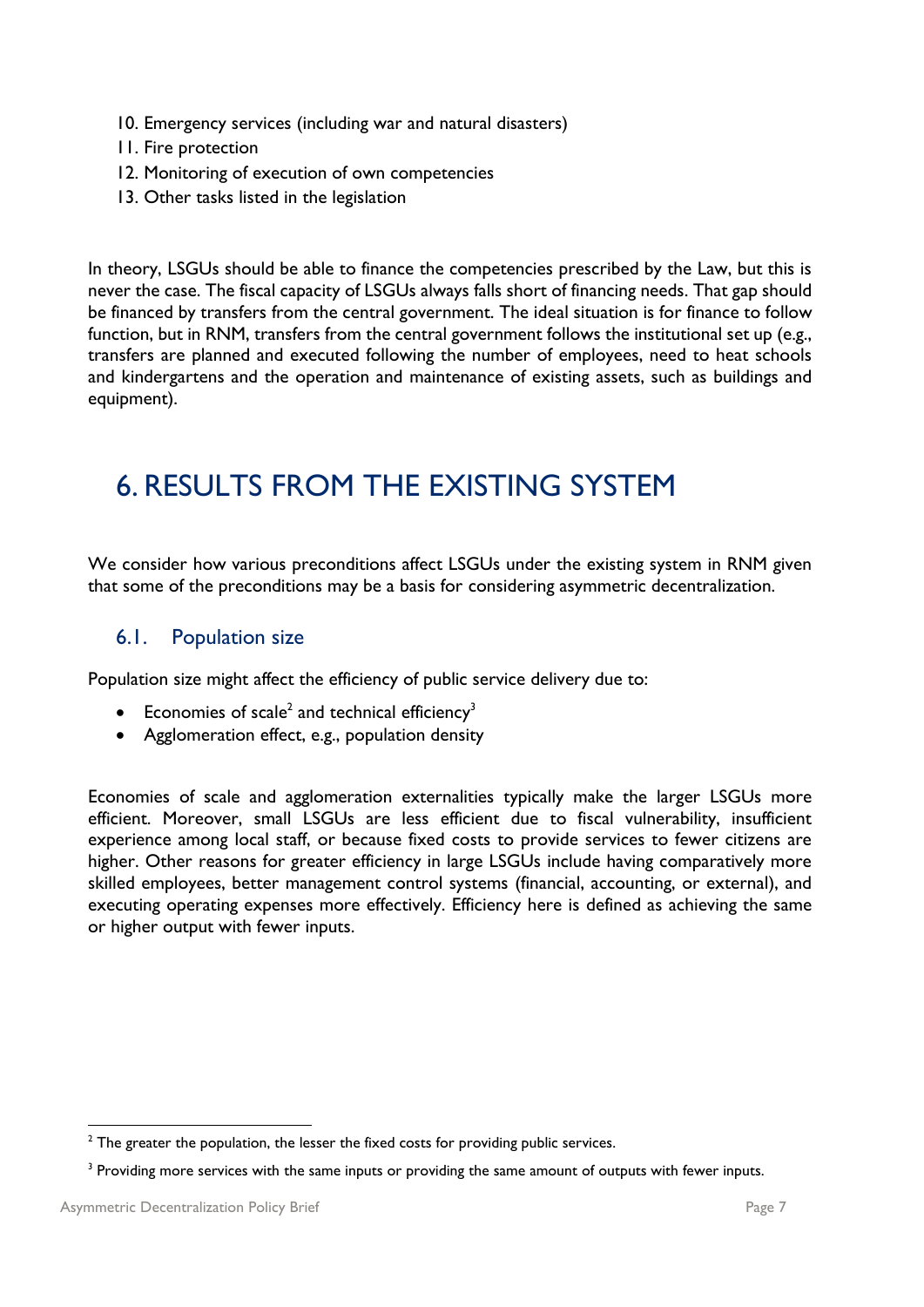The agglomeration externalities can also be regarded as a proxy for the heterogeneity of property prices, which tend to differ substantially between rural and urban LSGUs. For example, high population density has cost advantages due to the concentration of services in a smaller area populated with more citizens.

On the other hand, higher relative prices in urban areas may render production of public services costlier. Population density is negatively correlated with efficiency of providing local services in RNM (especially for more than 100 citizens per square kilometer; see graph to the right)<sup>4</sup> indicating that a significant part of the observed inefficiencies is driven by scale inefficiencies rather than technical efficiencies of using inputs.

In RNM, the density effect in smaller areas has advantages up to around 100 citizens per square kilometer, but for densities greater than that, the effect of higher relative prices makes these places less efficient.

**Thus, in RNM smaller LSGUs are inefficient because of technical inefficiencies (e.g., high fixed costs) and larger LSGUs are inefficient because of agglomeration effects, (e.g., higher prices drive costlier public services). We elaborate further in the text.** 

Technical efficiency scores consider financial input (e.g., the expenditures of LSGUs), the outputs of citizens, and the operation and maintenance costs for servicing local roads. Table 1 compares efficiency scores by category of municipal population size<sup>5</sup>.



<sup>&</sup>lt;sup>5</sup> Ibid.



Kemel Fit (Normal,  $h = 26.248$ )

 $\overline{0}$  $0.6$  $0.8$ 1.0

DEA

#### **X-axis = Population density**

**Y-axis = DEA efficiency scores** *(Data Envelopment Analysis)*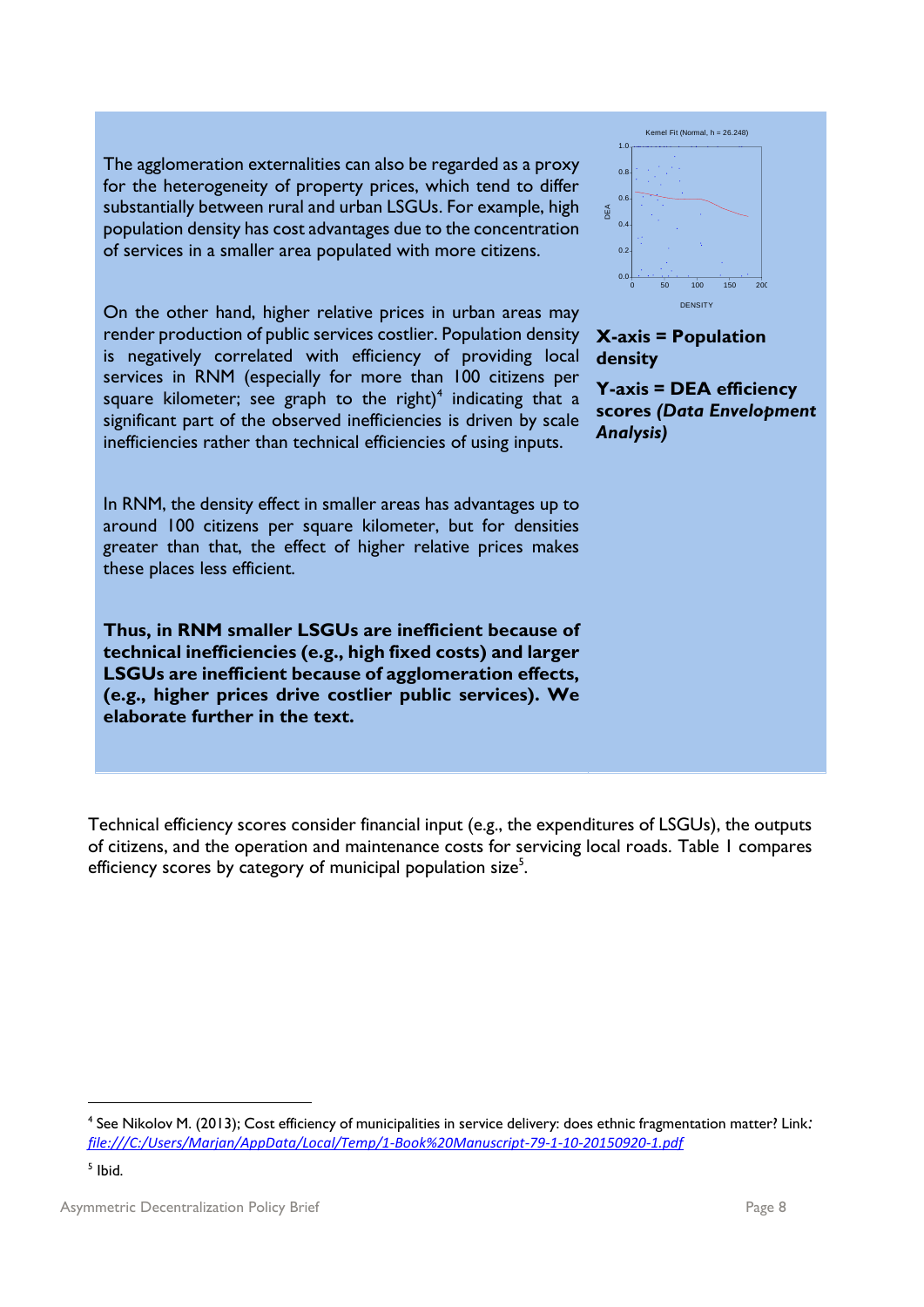| Table 1. Comparison of DEA-VRS <sup>6</sup> efficiency scores and SFA <sup>7</sup> efficiency scores by municipal |  |
|-------------------------------------------------------------------------------------------------------------------|--|
| size                                                                                                              |  |

| <b>Size class</b>            | <b>LSGUs</b> | <b>DEA</b> efficiency<br><b>scores</b> | <b>SFA efficiency</b><br><b>scores</b> |
|------------------------------|--------------|----------------------------------------|----------------------------------------|
| <b>All sizes</b>             | 80           | 0.596                                  | 0.573                                  |
| POP < 5,000                  | 4            | 0.502                                  | 0.585                                  |
| $5,000 \le POP < 10,000$     | 16           | 0.831                                  | 0.585                                  |
| $10,000 \le POP <$<br>15,000 | 9            | 0.810                                  | 0.720                                  |
| $15,000 \le POP <$<br>20,000 | $ 0\rangle$  | 0.720                                  | 0.614                                  |
| $20,000 \le POP <$<br>60,000 | 22           | 0.400                                  | 0.551                                  |
| $POP \ge 60,000$             | 9            | 0.218                                  | 0.345                                  |

Note: Estimated efficiency ranges between 0 and 1; higher scores indicate better efficiency.

As seen in Table 1, the large municipalities in RNM (population greater than 10,000) exhibit decreasing returns to scale, probably as they produce a wider symmetric range of more complex services. Conversely, small municipalities show increasing returns to scale because of the influence of fixed costs on current expenditures (e.g., mandatory requirements for administration to serve symmetrical competencies like the larger LSGUs).

The importance of scale efficiency is reflected in the cost efficiencies from the SFA estimates just as with the DEA-VRS estimates. Namely, we can see that the SFA cost efficiencies increase from a municipality size of less than 5,000 (SFA efficiency scores=0.585) to a municipality size of 10,000 to 15,000 (SFA efficiency scores=0.720)—that is, up to the moment when the increasing cost efficiencies plateau (see Figure 3). From a municipality with a size of 10,000 to 15,000 to the highest populated municipalities, the SFA efficiency scores decrease. DEA-VRS efficiency scores show that increasing scale efficiencies are exhausted for the 5,000-10,000-size class, whereas the SFA efficiency scores show that scale efficiencies level out for the 10,000-15,000-size class. Thus, the most efficient LSGUs in RNM are those with a population of around 10,000 population.

<sup>6</sup> DEA-VRS is data envelopment analysis-variable returns to scale methodology approach for efficiency analysis.

 $7$  SFA is stochastic frontier analysis methodology approach for efficiency analysis.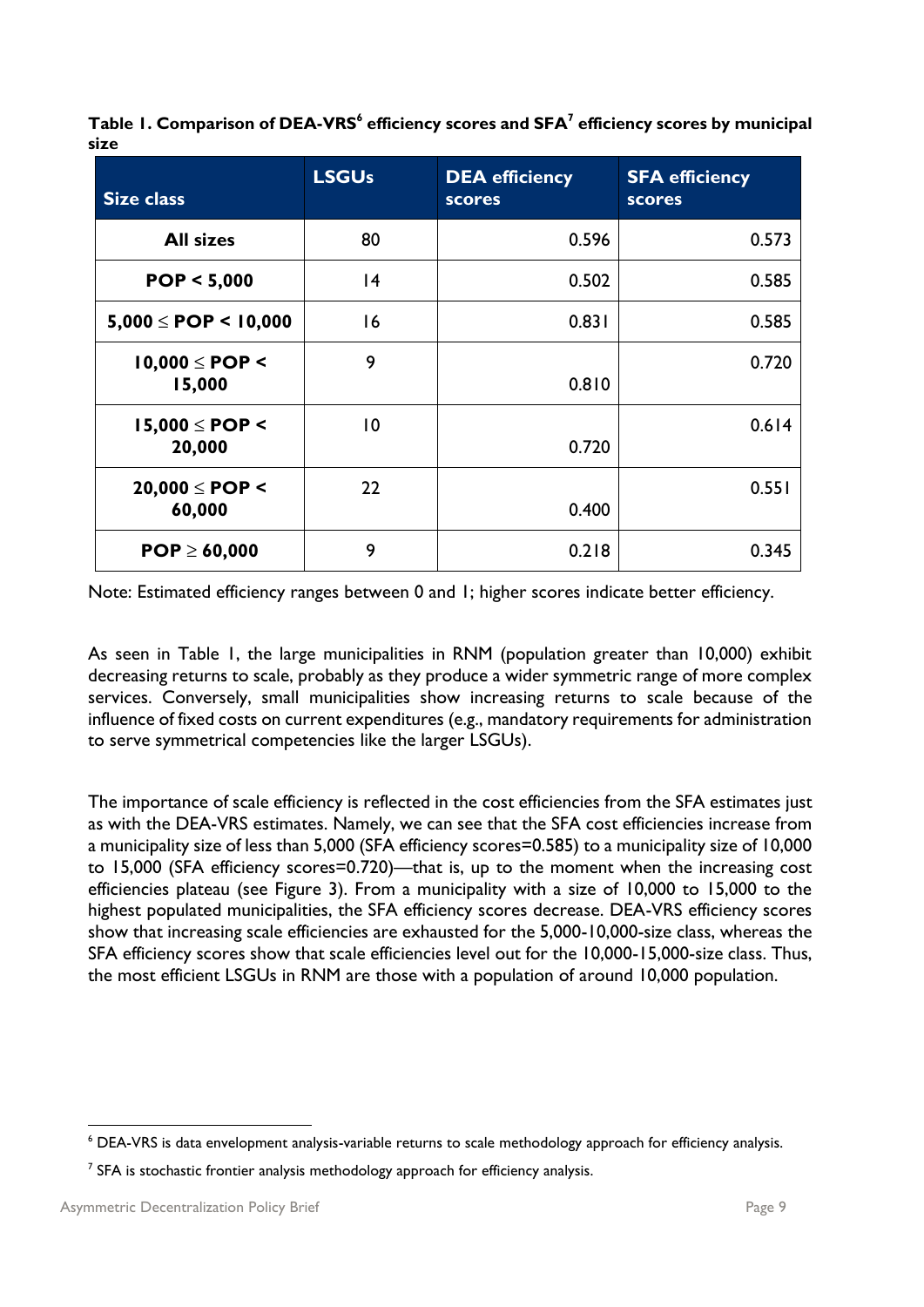

**Figure 3. Breakdown of efficiency by population classes.**

#### <span id="page-10-0"></span>6.2. Total expenditures

The total expenditures gap between urban and rural LSGUs is relatively high but it declined for the period 2008-2020, as seen in the next graphs. Note that the 44 urban LSGUs make up 82% of the total RNM population, and the 37 rural LSGUs comprise only 18% of the RNM population. Thus, per capita data may provide a more useful basis for comparing urban vs. rural LSGUs, where we see that per capita expenditures are consistently higher—by approximately 5,000 MKD—in urban LSGUs during this period.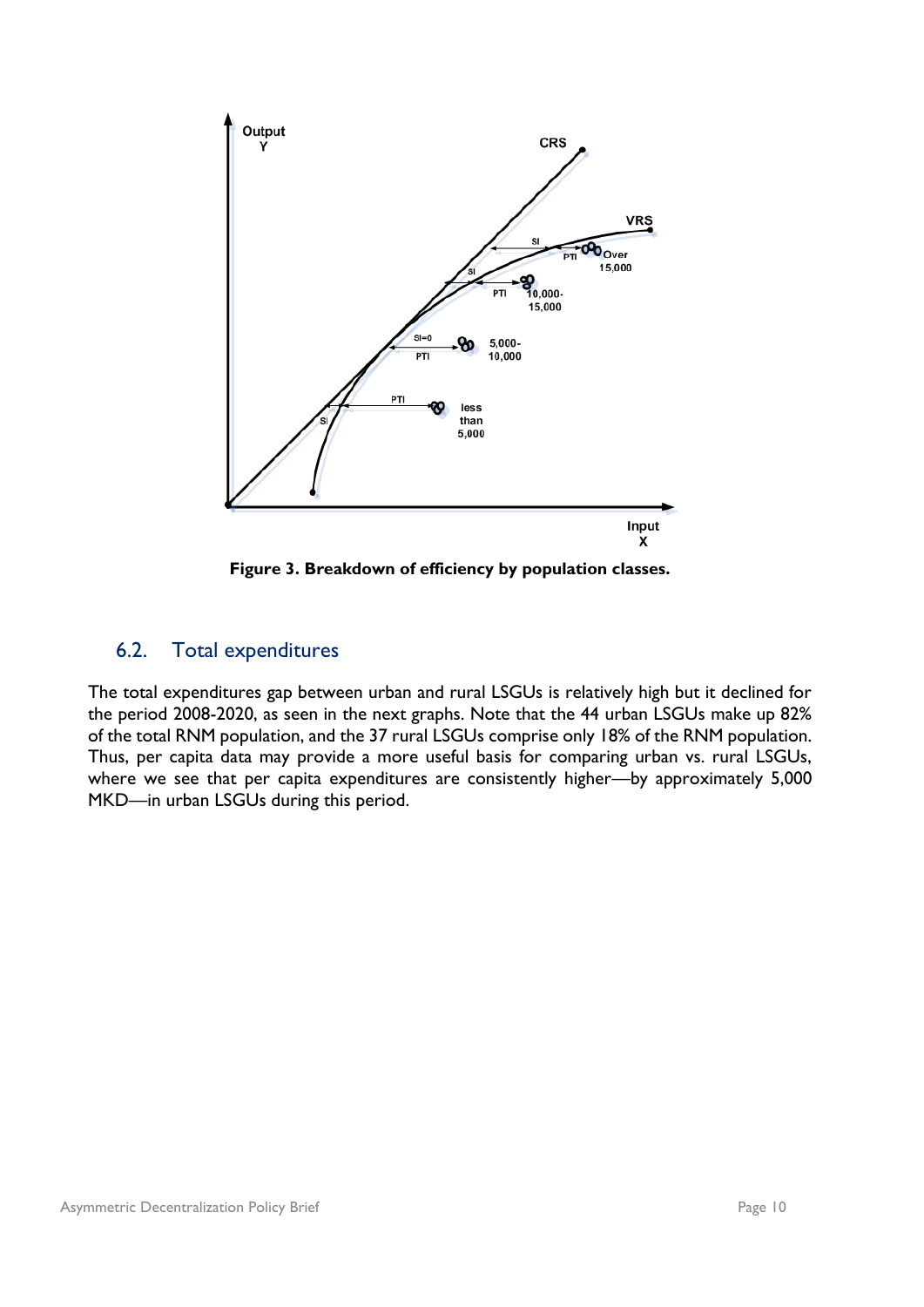

**Figure 4. Total expenditures for urban and rural LSGUs in RNM in MKD (left) and per capita (right).**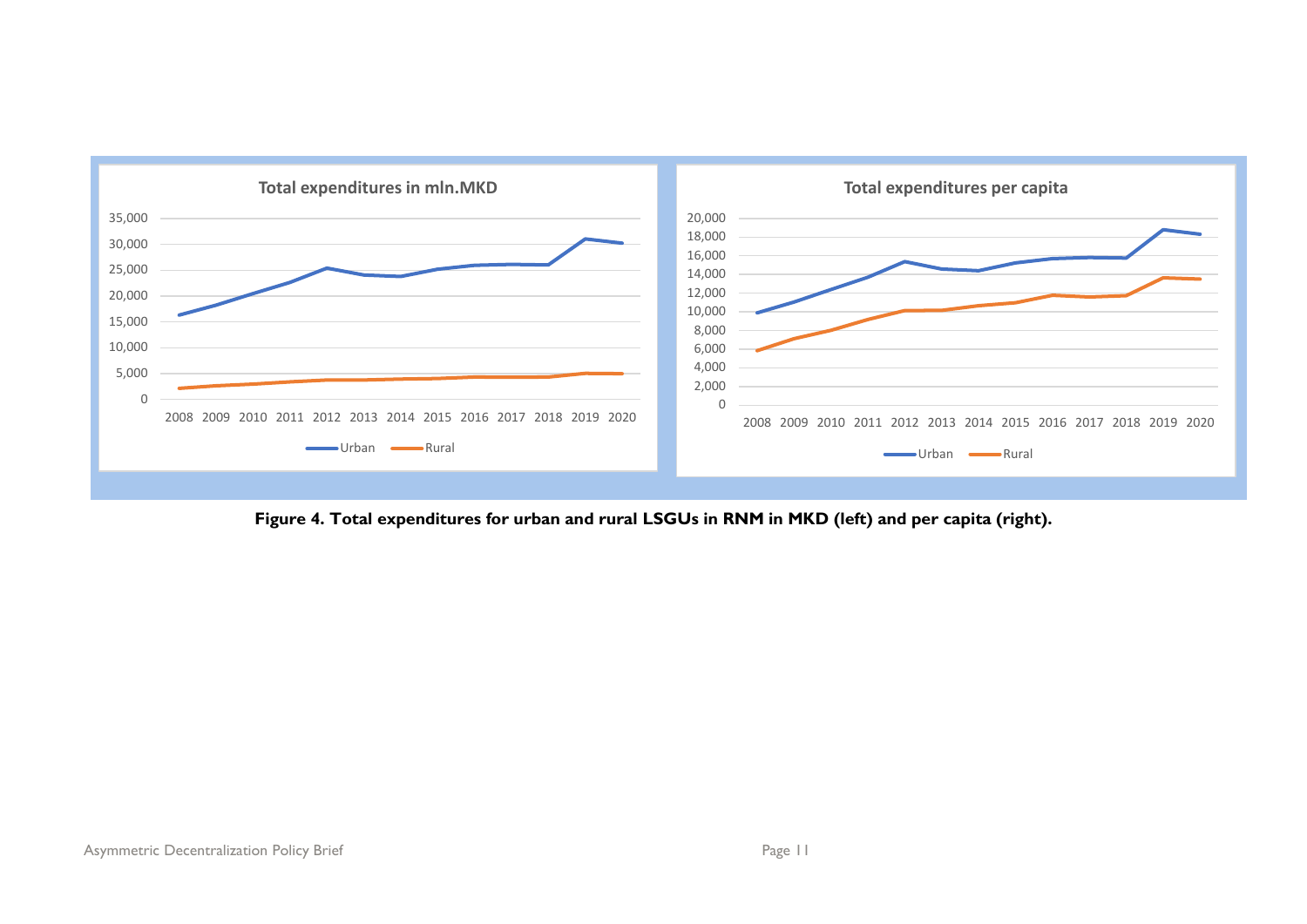

**Figure 5. Total expenditures urban over rural LSGUs in RNM in MKD (left) and per capita (right).**

#### 6.3. Capital expenditures

The total gap in capital expenditures between urban and rural LSGUs is relatively high but it declined for the period 2008-2020. The gap between urban and rural LSGUs for capital expenditures is less than that for total expenditures, and in 2020 is around four times as great.

<span id="page-12-0"></span>Again, the 44 urban LSGUs make up 82% of the total RNM population, and the 37 rural LSGUs represent 18% of the population. Thus, we also present the per capita data for relative comparison.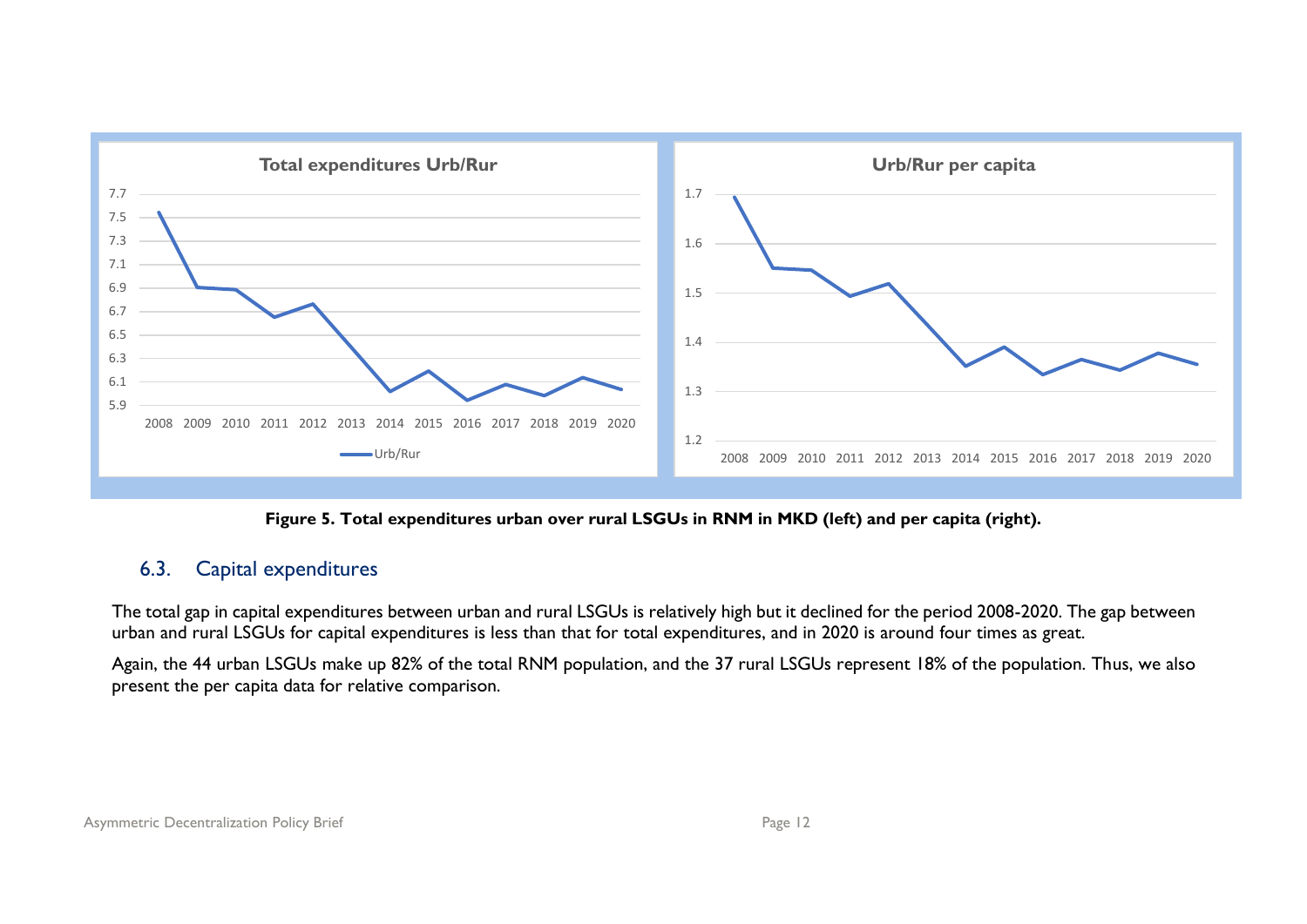

**Figure 6. Total capital expenditures for urban and rural LSGUs in RNM in MKD (left) and per capita (right).**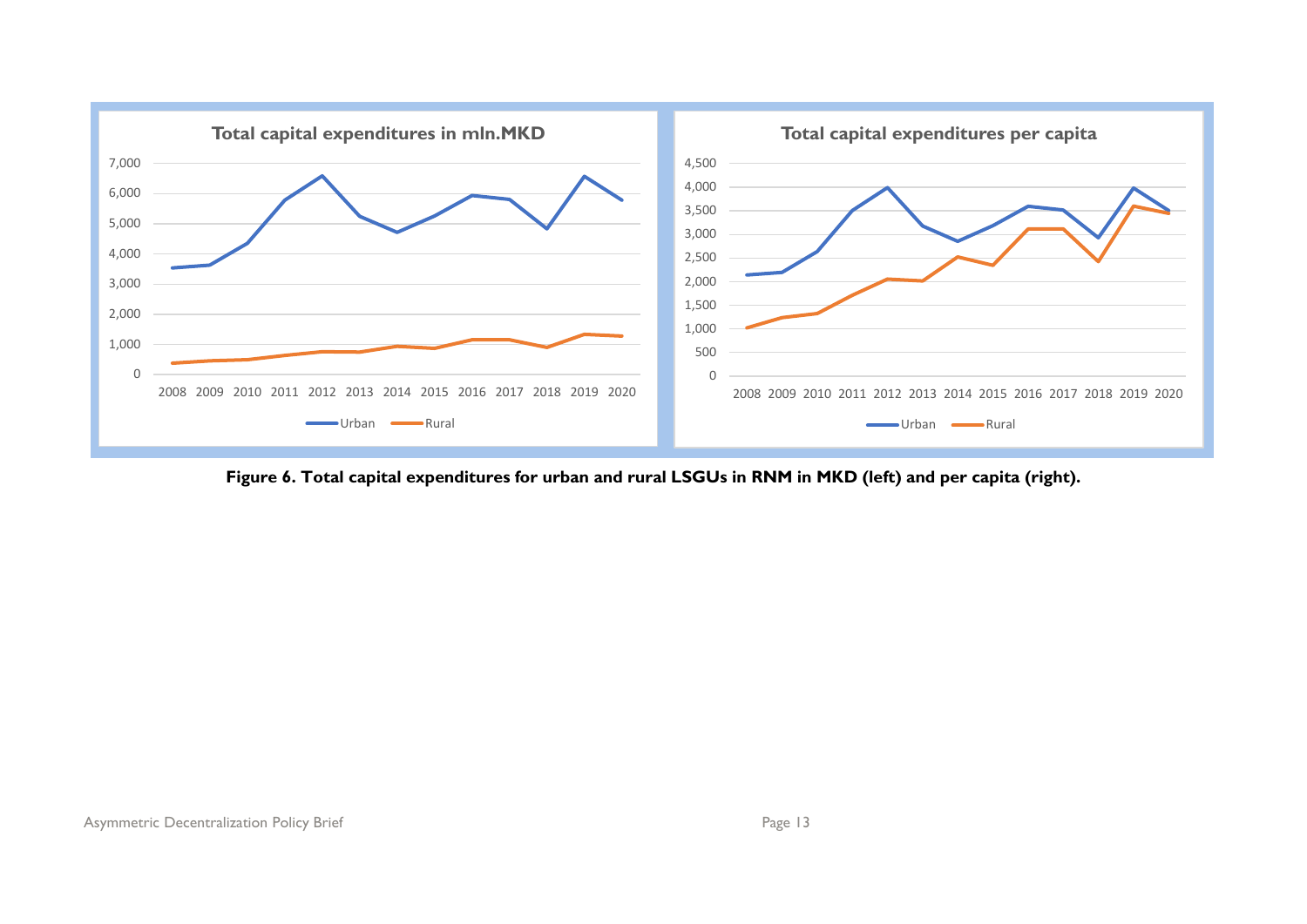

**Figure 7. Total capital expenditures for urban over rural LSGUs in RNM in MKD (left) and per capita (right).**

#### 6.4. Own-source revenues

<span id="page-14-0"></span>More than half of the LSGUs (54 of 80) collect less than the average collected for RNM. The average for RNM is indexed at 100 and presented in Figure 8. We can see that the mode is for a collection rate of 20%-60%—that is, 26 LSGUs collect OSR between 20%-60% of the average OSR for all LSGUs in RNM.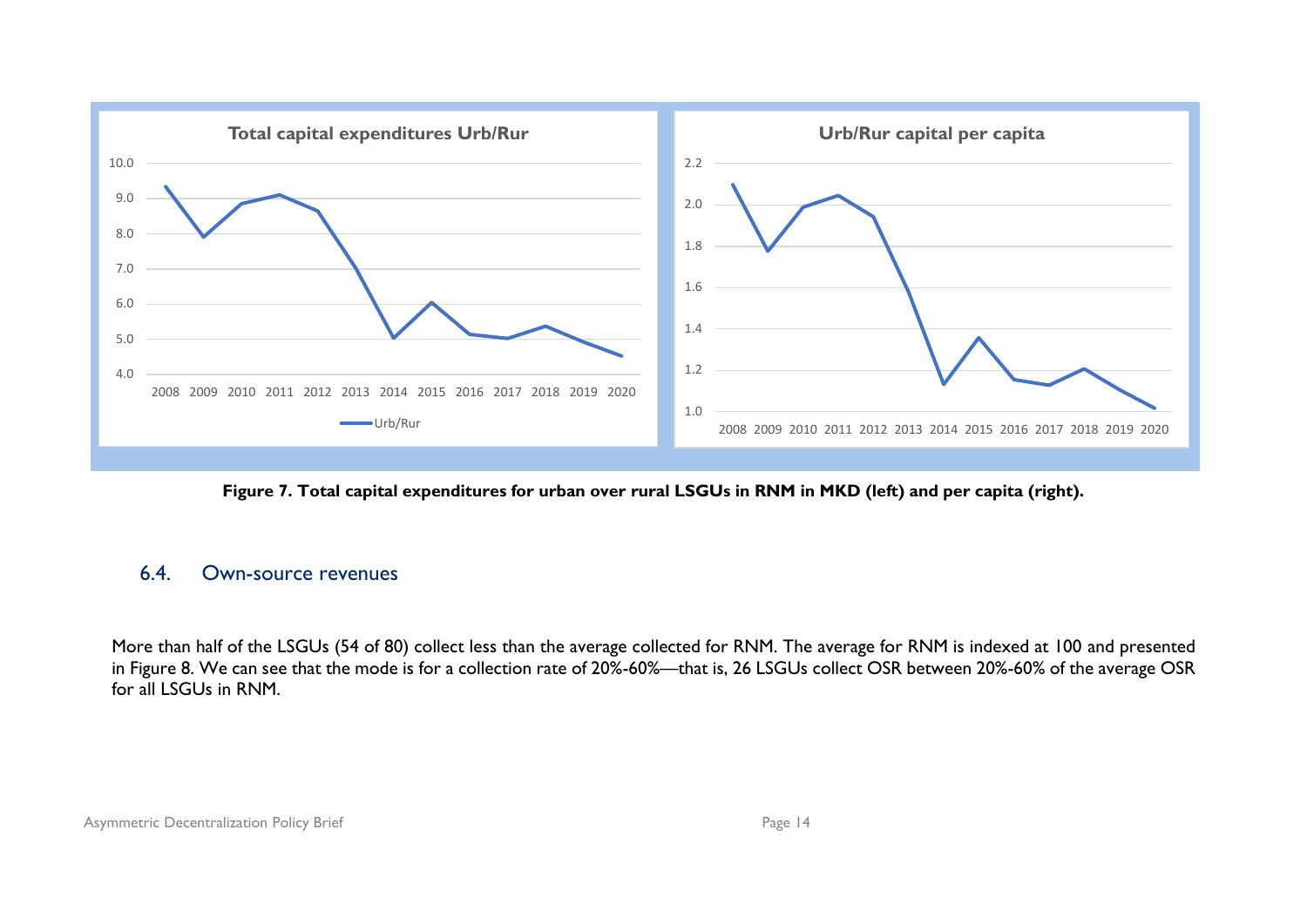

**Figure 8. Distribution of LSGUs by OSR collected compared to the average OSR for RNM.** 

#### 6.5. Own-source revenues per capita

<span id="page-15-0"></span>Figure 9 presents the urban and rural OSR distribution of number of LSGUs as per the collection of OSR, compared to the average urban and rural OSR collection in RNM.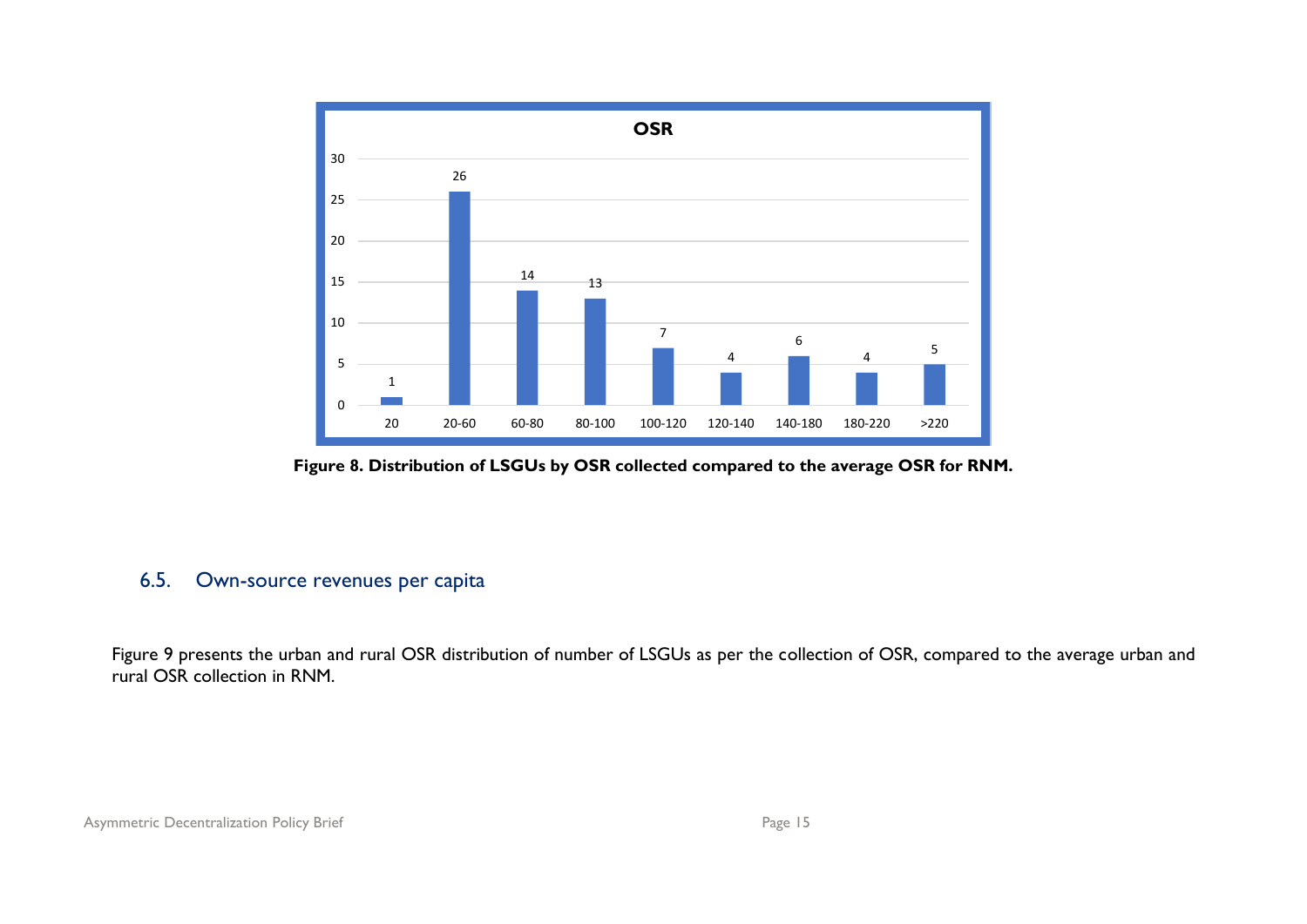

**Figure 9. Distribution of number urban and rural of LSGUs as per the collection of OSR compared to the average urban and rural OSR in RNM.**

Note that for urban LSGUs, more than 50% collect less than the average OSR per capita. The mode for urban LSGUs is a collection rate of 20%- 60%—that is, 14 LSGUs collect OSR between 20%-60% of the average OSR for all LSGUs in RNM. For rural LSGUs, there are two modes. One is for a collection rate of 20%-60%—that is, 9 LSGUs collect OSR between 20%-60% of the average for all LSGUs in RNM, and 9 LSGUs collect between 100%-120% of the average OSR collection for all LSGUs. Thus, most of the urban LSGUs collect less than the average OSR collected in RNM, whereas the situation in the rural LSGUs is more variable.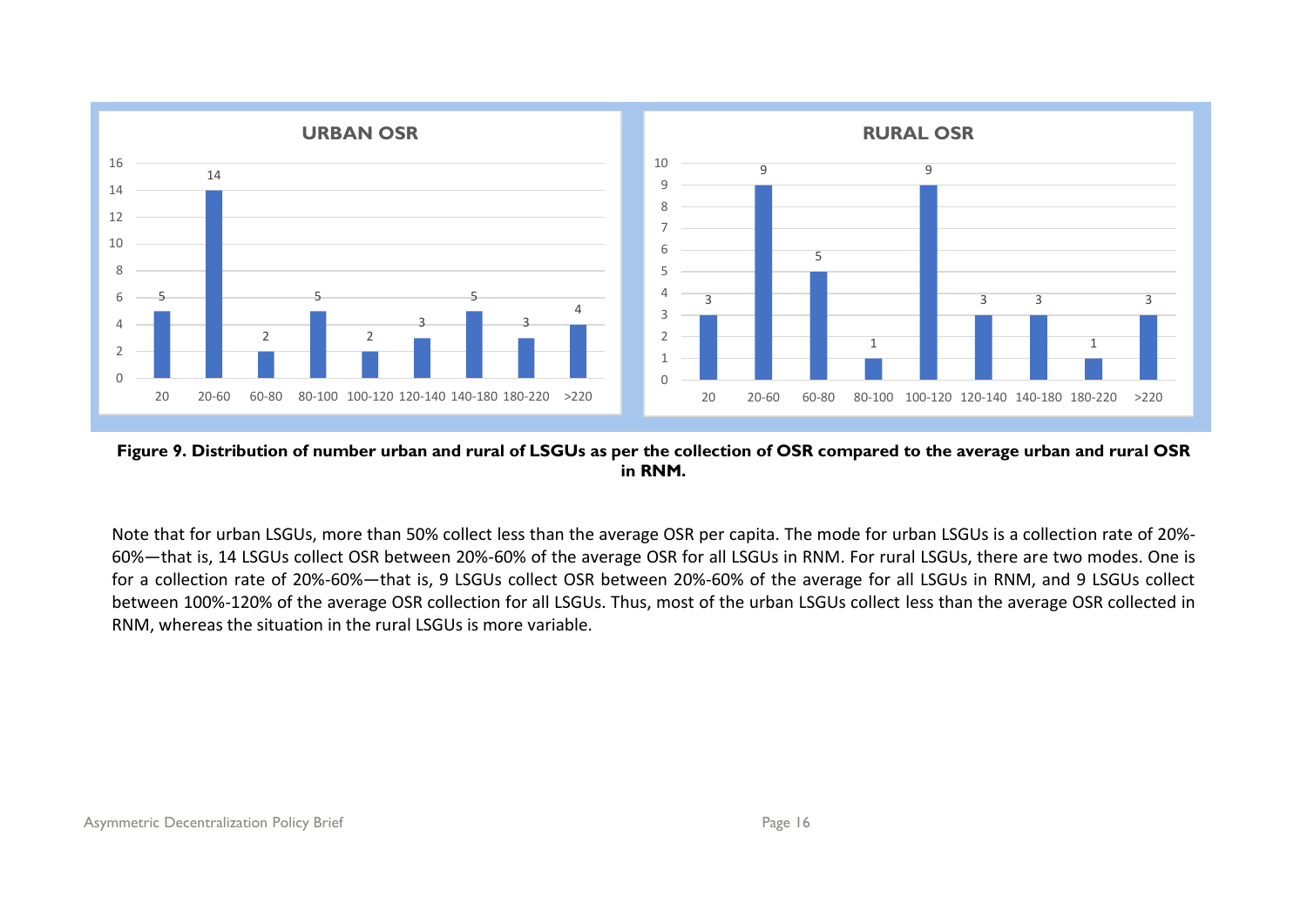### <span id="page-17-0"></span>POLICY OPTIONS FOR ASYMMETRIC TRANSFER OF **COMPETENCIES**

We will consider some options for asymmetric decentralization given the preconditions below:

- territory size
- population size
- type of LSGUs (urban/rural)
- fiscal capacity (own-source revenues per capita)
- financial capacity (personal income tax per capita)
- human capacity
- economy and wealth (economies of scale)
- access to natural resources (list of LSGUs with natural resources)

We argue that what followed decentralization reform in RNM after 2005 was more of a deconcentration than a devolution. Also, financing was applied to institutions and paying wages and salaries rather than to function<sup>8</sup>. There are additional factors that policy makers should consider when making decisions on reforming further decentralization<sup>9</sup>.

**One** factor might be that voter preferences in RNM are not as readily translated into budget outcomes as in industrial countries simply because of the low fiscal transparency and accountability (one proxy for RNM can be the relatively low fiscal transparency scores as per the open budget initiatives (OBI; available at [https://www.internationalbudget.org/open-budget](https://www.internationalbudget.org/open-budget-survey/country-results/2019/macedonia)[survey/country-results/2019/macedonia\)](https://www.internationalbudget.org/open-budget-survey/country-results/2019/macedonia).

The **second** factor was apparent in the 2017 local elections in RNM. During the campaigns, mayors spoke more about national problems than about local ones (thus, the local preferences were not revealed). Most importantly, central level politicians are more active in local elections than the local politicians. Thus, local elections are seen as nothing more than a rehearsal for the parliamentary elections. Perhaps this is a reflection of having a relatively short history of democratic experience.

The **third** factor is that decentralization in RNM might in fact be more of a deconcentration of national power and less of a devolution of power and fiscal autonomy to municipalities. In this scenario, reliance on the central government's funds for grants/public goods is retained, and there are no mechanisms by which local voters can reveal their preferences. In the end, less can be gained from this form of decentralization than in other industrialized countries. This is simply

<sup>&</sup>lt;sup>8</sup> This also prevents using PPPs for functions in education and kindergartens.

<sup>9</sup> More detailed discussion in Nikolov M. (2013); Cost efficiency of municipalities in service delivery: Does ethnic fragmentation matter? Link*: [file:///C:/Users/Marjan/AppData/Local/Temp/1-Book%20Manuscript-79-1-10-20150920-](file:///C:/Users/Marjan/AppData/Local/Temp/1-Book%20Manuscript-79-1-10-20150920-1.pdf) [1.pdf](file:///C:/Users/Marjan/AppData/Local/Temp/1-Book%20Manuscript-79-1-10-20150920-1.pdf).*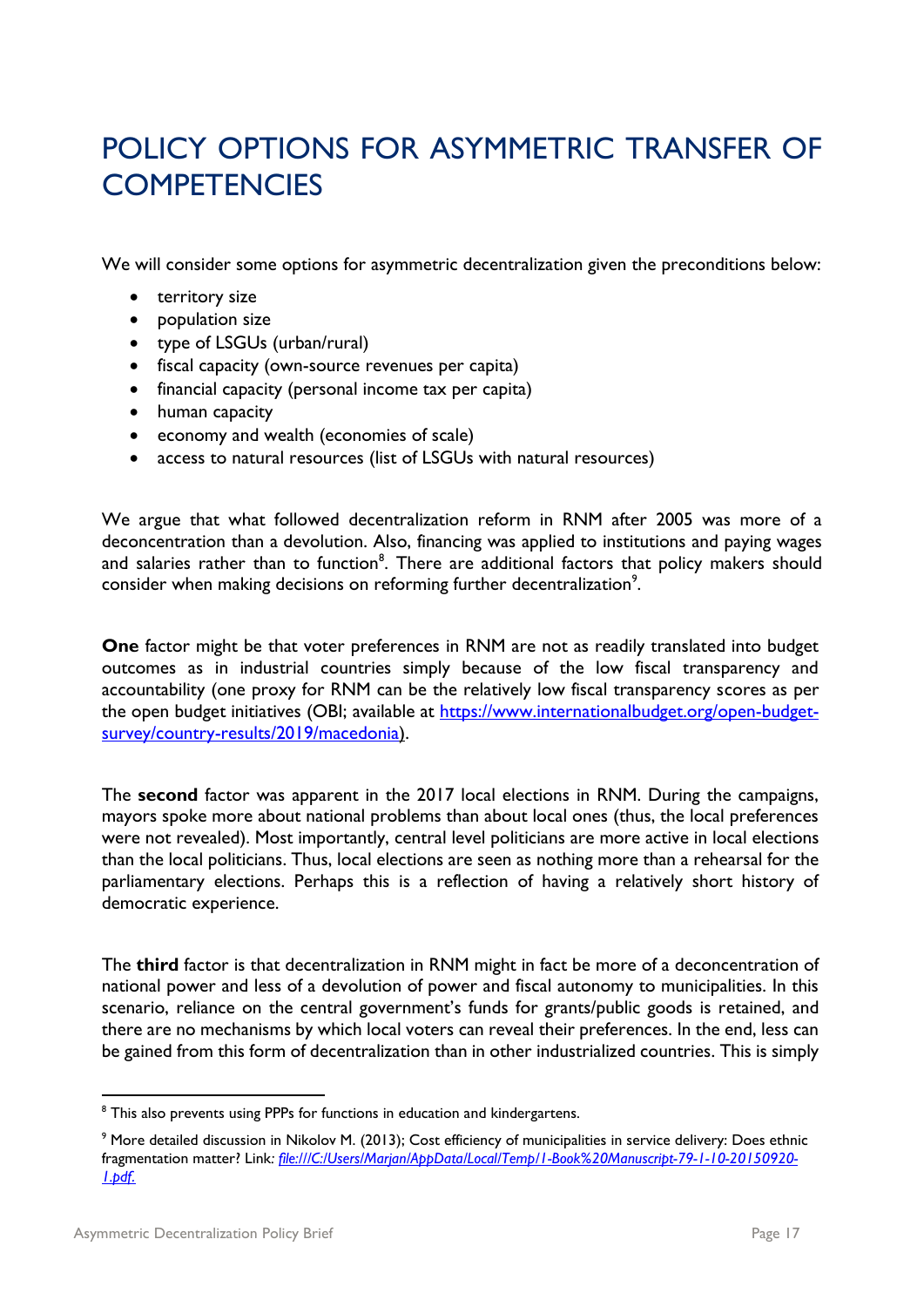because the power remains in the center and is likely to lead to lobbying, continuous bargaining, uncertainty, conflict, and economic fluctuations between central and local government. It might also promote transactional behavior and favoritism for municipalities in which mayors' political affiliation aligns with those in the central government or create obstacles for municipalities with mayors whose political affiliation differs from those in central government.

The **fourth** factor can be the inadequate financial resource transfers for some services (e.g., education, firefighting, and roads) and forcing municipalities in RNM to provide services when they cannot do so efficiently. This hinders the ability to maintain the existing yet depreciated assets. Also, the non-optimal transfer of competencies to the local government (unfunded mandates on municipalities in RNM) might create unsustainable fiscal stress on local government due to the large fiscal gap.

The **fifth** factor is that there might be difficulties in decentralization management given the lack of proper experience, skills, and knowledge.

The **sixth** factor is that in RNM, there are constitutional post-Ohrid framework agreement requirements on equal representation of ethnic minorities in local public administration, language requirements, and education requirements to align country unity along ethnic lines that are the direct responsibility of the municipalities. Thus, decentralization can be considered the key policy choice for providing political stability and Macedonian national cohesion, not only promoting economic efficiency. But the preferential policies behind the decentralization are costlier and require additional financial resources (e.g., multilanguage administration of services).

These questions raise complex issues that must be considered in any decentralization reforms that transfer additional competencies to the LSGUs.

#### <span id="page-18-0"></span>7.1. The decentralization architecture

Certain demographic and socioeconomic factors in the country should be considered when embarking on a reform to the structure of decentralization:

- Census and data availability
	- o Census data
	- $\circ$  Other data availability
- Demographic age distribution and family characteristics
	- o Aging population demands different types of services
	- o Emigration is changing the scope and nature of demands for public services
	- o Older population demands more health, parks, homes for elderly, better access to institutions, etc.
	- o Younger population demands schools, sports, entertainment, etc.
- Spatial distribution of population
	- o Urban population demands better infrastructure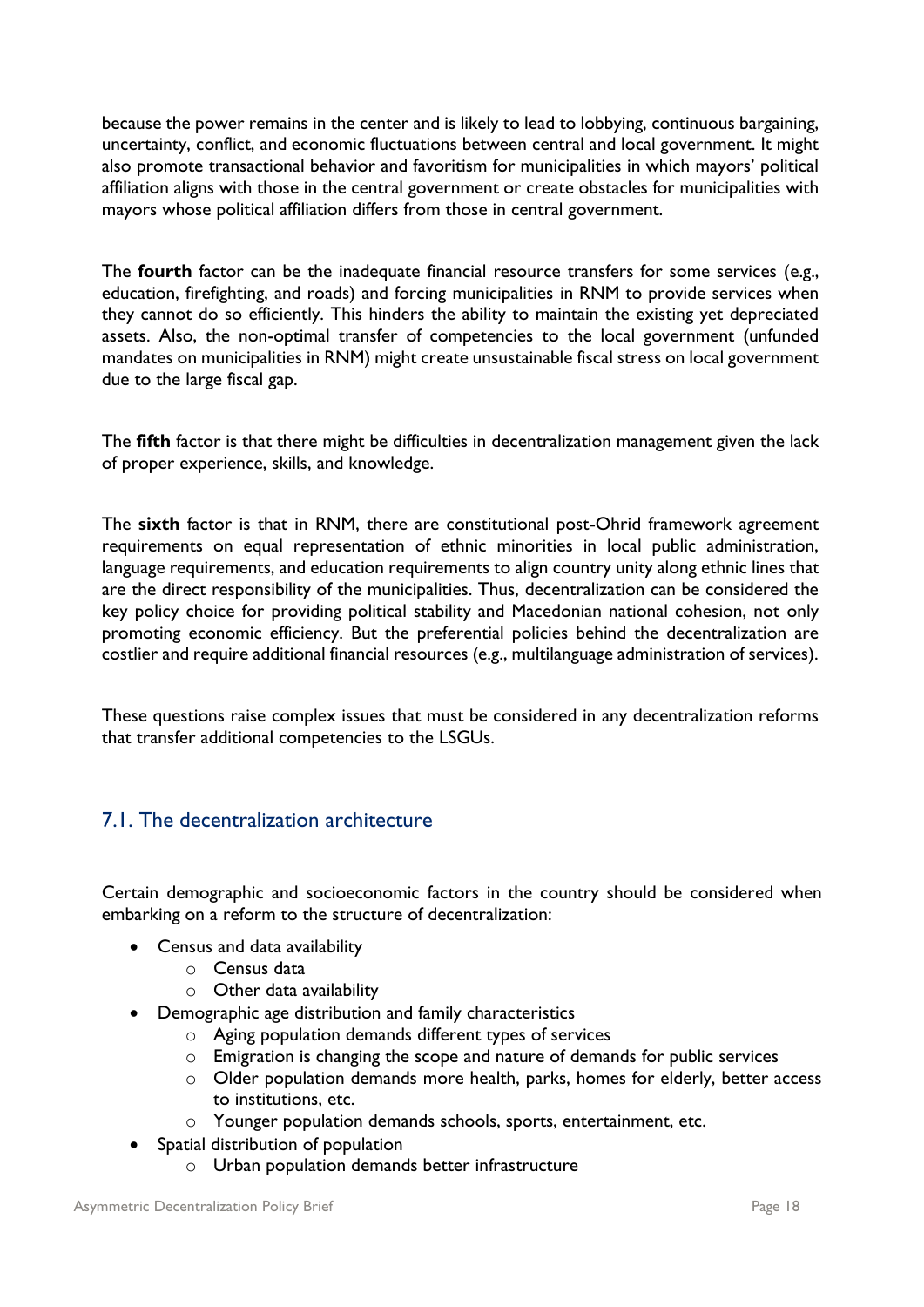- o Rural population demands better access to education
- Economy and workforce
	- o Home employment vs. administrative employment
	- o Types and activity of businesses (SME vs. large industrial sites, agriculture/industry, etc.)
- Communications
	- o Transportation
	- o ICT and digitalization

#### <span id="page-19-0"></span>7.2. The principles of transferring competencies

For each competency that policymakers consider transferring to LSGUs, they should ask the following questions, organized by principle:

- **Subsidiarity principle:** Functions should be assigned to that level of government whose jurisdiction most closely approximates the geographical area of benefits provided by the function.
- **Heterogeneity of preferences:** Persons or groups (depending on age, ethnicity, economic welfare, etc.) living in different parts of a country may require different degrees (more or less) of certain services, a different quality of service (for a given amount), and/or a different approach to public service delivery. Under such circumstances, local governments can be the appropriate service provider.
- **Economies of scale:** Public goods and services should be provided by the level of government that can best realize economies of scale in production of the good or service. Economies of scale refer to the unit cost of production. For any good or service, increasing the amount produced may result in increased, decreased, or constant unit costs. Other things being equal, the type of government that can deliver a good or service at the lowest possible cost should provide that service. Economies of scale generally exist when a capital-intensive enterprise can spread the high cost of capital over a large number of customers. For example, building a sewage treatment plant or a landfill that services a larger region may be more cost-effective than having each LSGU build its own capitalintensive treatment plant.
- **Intermunicipal cooperation:** If the activity of one LSGU has an important external effect, whereby its actions create added value (positive externalities) or costs (negative externalities) for individuals or businesses located in another jurisdiction, then the responsibilities for providing (or, in the case of negative externalities, limiting or compensating for) these services should be coordinated intergovernmentally. Mechanisms for cooperation can range from intermunicipal cooperation to using the centers for planning regions, e.g., the possibilities that balanced regional development regulation provides.
- **Public-private partnerships** (e.g., outsourcing, leasing, and other types of service contracts with private sector): Examples include billing, maintenances of assets, etc.
- **Regulatory and human capacity:** Functions should be assigned to a level of government that can effectively manage that function. Specifically, it should have adequate legal authority and management capacity to perform its assigned functions and be willing to pursue intergovernmental policies for promoting interjurisdictional cooperation. If there is a lack of capacity, then that lack of capacity can be managed with a phased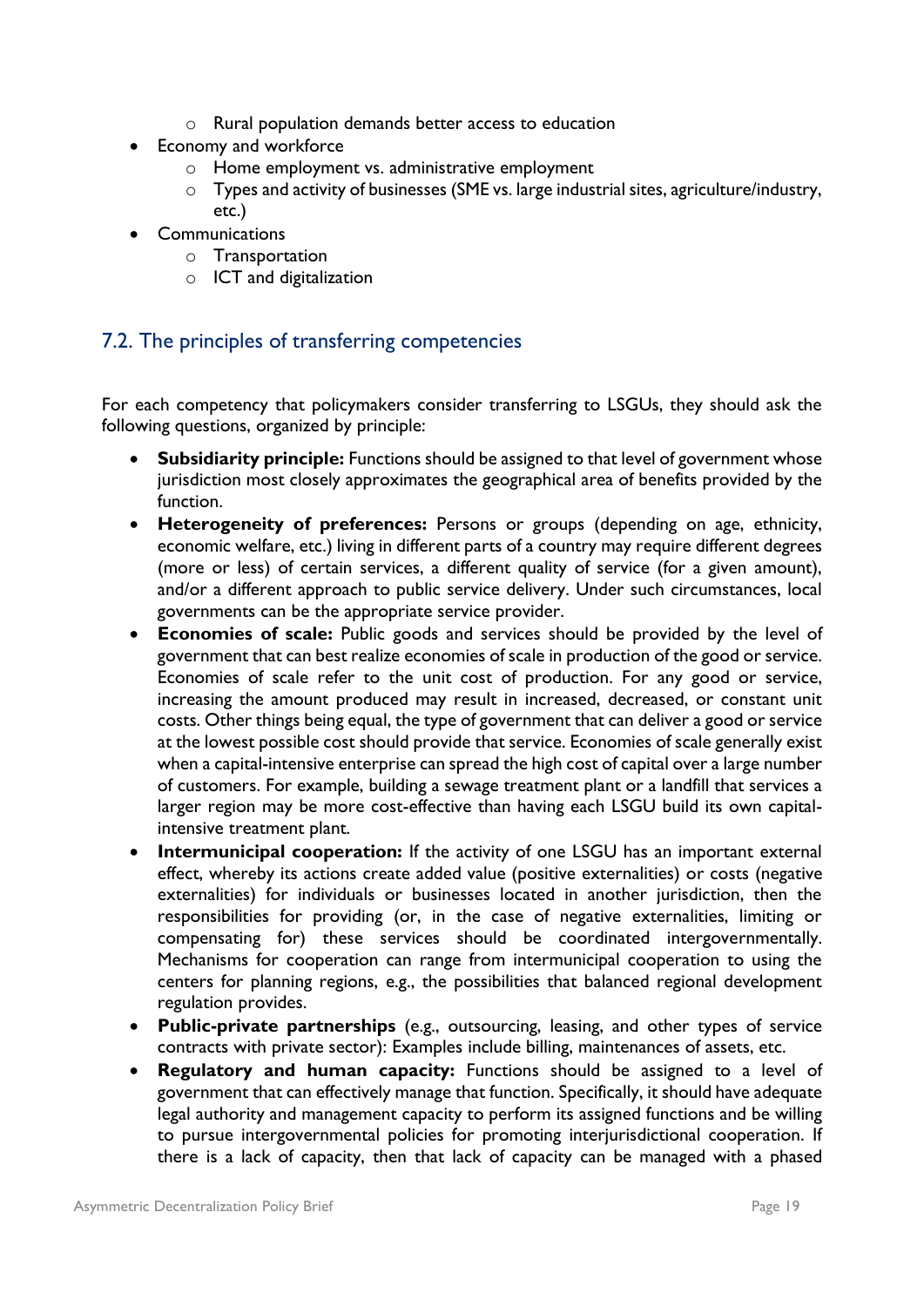approach in decentralization reform when assigning new functions to the LSGUs or reconsidering the existing assigned functions to the LSGUs.

#### <span id="page-20-0"></span>7.3. What can be done

These are existing instruments or mechanisms whose potential has not been fully realized:

- **Law on Financing LSGUs:** Use it to introduce hard budget constraints by enforcing the financial instability clauses.
- **Intermunicipal cooperation:** Consider introducing matching grants or other funds from the central government to employ this instrument for targeted services: a) administrative works for joined tax offices and other administrative services, such as internal audit, legal services; or b) for direct public service delivery in education, early childhood education and care, solid waste management, etc.
- **Delegation of competencies:** Delegation of competencies, in contrast to transfer of a competency, is voluntary. This means that both the line ministry and the LSGUs agree that there will be a competency delegated to the LSGU. Both must agree to the delegation and a voluntary agreement (e.g., contract) is signed by the parties.
- **Building fiscal capacity:** Improve local tax administration capacity and taxpayer morale and behavior. This can provide a higher collection rate of OSR without changes in legislation and without applying higher tax rates. Also, ICT support from the central government to LSGUs for the tax administration and the cadaster-LSGU connection.
- **Public private partnerships:** Take advantage of outsourcing, leasing, and other types of service contracts with the private sector (e.g., billing, maintenance of assets, etc.).

#### <span id="page-20-1"></span>7.4. Asymmetric transfer of competencies

Given the preceding discussion, there can be two kinds of options for organizing asymmetric service delivery from LSGUs:

- Options that *do not* require territorial redefinition:
	- o Intermunicipal cooperation
	- o Administrative decentralization (e.g., deconcentration)
	- o Delegation of competencies
- Options that *do* require territorial redefinition:
	- o Consolidation of LSGUs
	- o Introducing different types of LSGUs (e.g., introducing Cities-gradovi i municipalities-opshtini under some socio-economic criteria)

We outline these options in Table 2 below.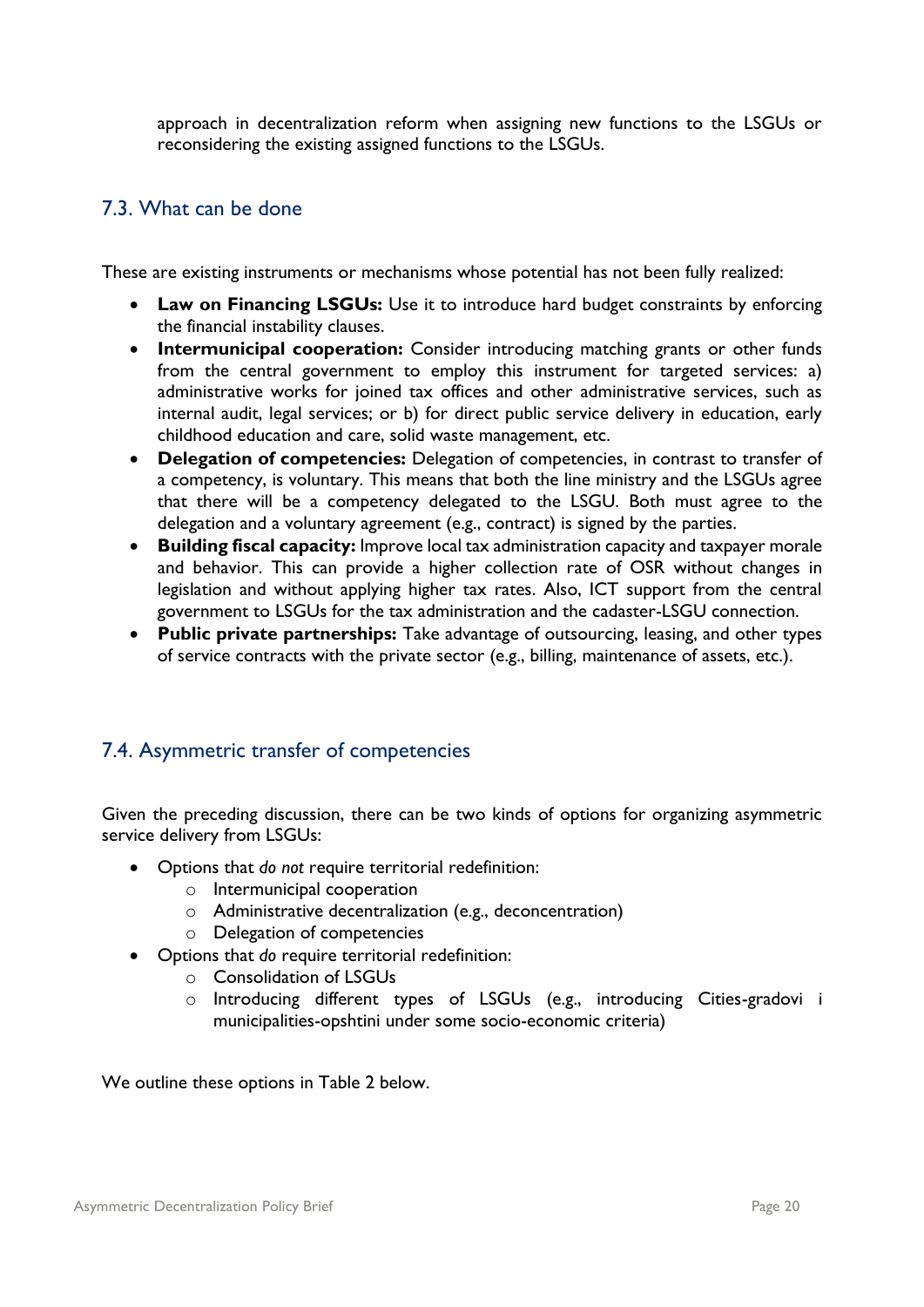|                                |                                     | Driven by<br>precondition    | <b>Permanent</b><br><b>or</b><br>transitional | What is it                                                                                                                                       | Legislation              | How to<br>implement                                                                                               | <b>Comments</b>                                                                      | PROS and CONS                                                                                                                                                                                                                               |
|--------------------------------|-------------------------------------|------------------------------|-----------------------------------------------|--------------------------------------------------------------------------------------------------------------------------------------------------|--------------------------|-------------------------------------------------------------------------------------------------------------------|--------------------------------------------------------------------------------------|---------------------------------------------------------------------------------------------------------------------------------------------------------------------------------------------------------------------------------------------|
| No territorial<br>redefinition | Intermunicipal<br>cooperation (IMC) | Fiscal and human<br>capacity | Permanent or<br>transitional                  | Horizontal service<br>contract                                                                                                                   | Existing<br>legislation  | LSGUs with capacity<br>sign contract with<br>one or more<br>neighboring LSGUs                                     | Central government<br>incentivizes IMC                                               | Existing legislation<br>provides good<br>platform.<br>Not all competencies<br>can be subject of<br>intermunicipal<br>cooperation                                                                                                            |
|                                | Delegation of<br>competencies       | Fiscal and human<br>capacity | Permanent or<br>transitional                  | Vertical service<br>contract                                                                                                                     | Existing<br>legislation  | Line ministry signs<br>contract with one or<br>more LSGUs for<br>specific competency                              | Central government<br>must have<br>transfers/grants for<br>delegated<br>competencies | Clear list of<br>competencies<br>No precedence yet<br>in RNM and difficult<br>to calculate the<br>compensation                                                                                                                              |
|                                | Deconcentration                     | Fiscal and human<br>capacity | Permanent                                     | Shifts responsibility<br>from central<br>government by<br>creating field<br>administrations<br>under the<br>supervision of<br>central government | Change of<br>legislation | Central government<br>offices of different<br>ministries or<br>government bodies<br>are opened in<br><b>LSGUs</b> | Process can start in<br>phases                                                       | Some competencies<br>can be closer to the<br>citizens given the<br>socio-economic<br>characteristic of the<br>region (for example<br>Strumica as<br>agriculture center<br>and<br>Ministry of<br>agriculture, forestry<br>and water economy) |

#### **Table 2. Matrix of options and characteristics.**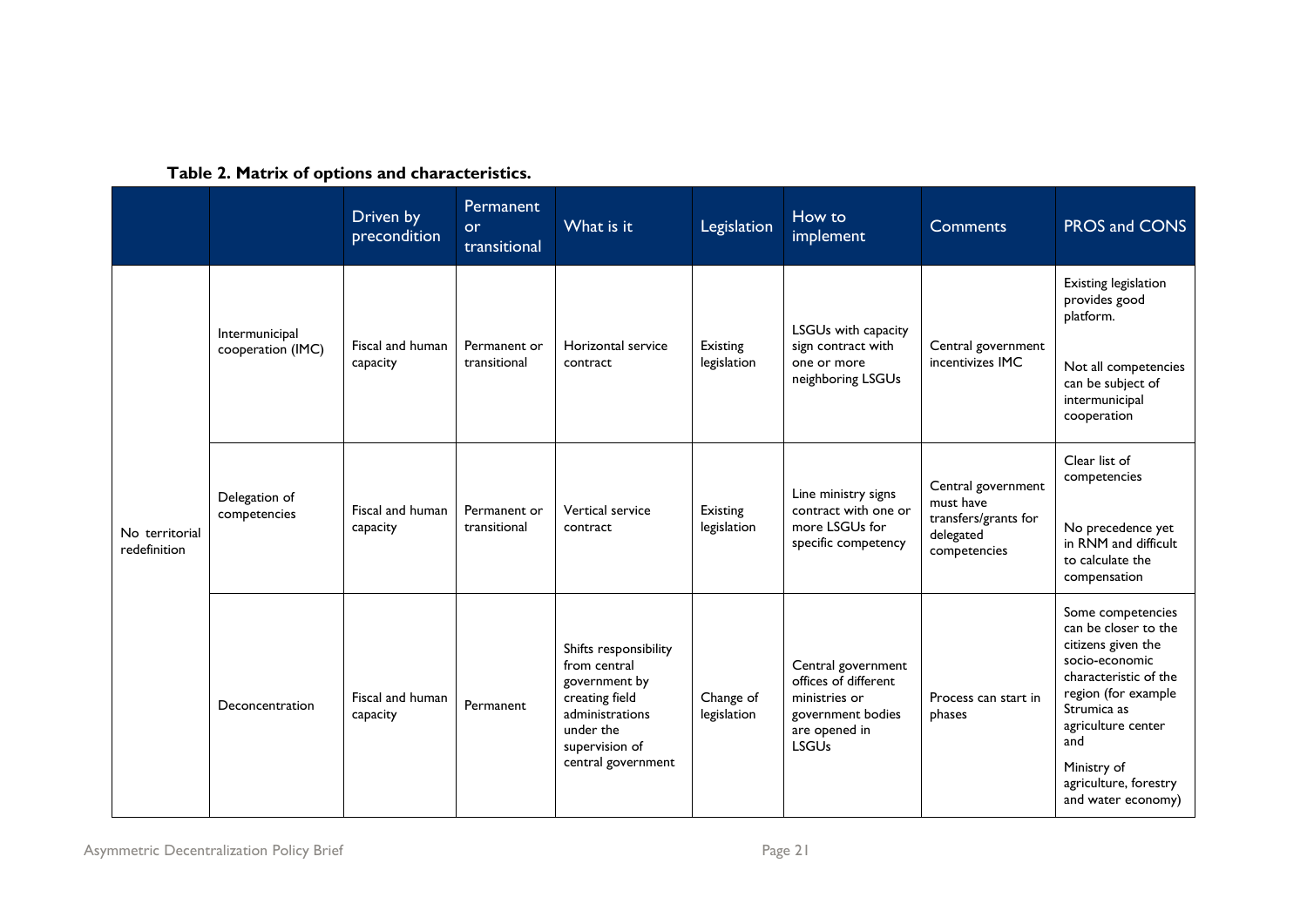|                               |                                                                                                    |                                                     |              |                                                                                                                |                          |                                                                                                                                                                                    |                                                                                                                                                                                                                                             | It takes good<br>planning of transfer<br>of human resources,<br>assets, and<br>equipment.                                                                             |
|-------------------------------|----------------------------------------------------------------------------------------------------|-----------------------------------------------------|--------------|----------------------------------------------------------------------------------------------------------------|--------------------------|------------------------------------------------------------------------------------------------------------------------------------------------------------------------------------|---------------------------------------------------------------------------------------------------------------------------------------------------------------------------------------------------------------------------------------------|-----------------------------------------------------------------------------------------------------------------------------------------------------------------------|
|                               | Conditional<br>decentralization                                                                    | Fiscal and human<br>capacity                        | Transitional | Gradual devolution<br>responsibilities<br>of<br>proportional to the<br>of<br>demonstration<br>greater capacity | Change of<br>legislation | Central government<br>assigns conditions for<br>monitoring progress<br>of development of<br><b>LSGUs</b><br>(human<br>capacity, LSGU debt<br>and level of unpaid<br>bills/arrears) | <b>This</b><br>has already<br>been regulated in the<br>existing Law on<br><b>Financing LSGUs</b>                                                                                                                                            | It recognizes<br>the<br>differences<br>among<br><b>LSGUs</b><br>Finding the proper<br>conditions<br>for<br>the<br>monitoring<br>the<br>of<br>progress<br><b>LSGUs</b> |
|                               | Consolidation of<br><b>LSGUs</b>                                                                   | Territorial and<br>urban rural<br>differences       | Permanent    | Legal document                                                                                                 | Change of<br>legislation | <b>Consolidating LSGUs</b><br>to the 34 LSGUs as<br>before the 1996                                                                                                                | All 34 LSGUs before<br>1996 had a<br>populations greater<br>than 10,000 (except<br>Demir Hisar with<br>9,497 population)*                                                                                                                   | Recognizes the<br>economic efficiency<br>of LSGUs<br>Does not cover all<br>the political demands                                                                      |
| Territorial<br>redefinition** | Different levels of<br>LSGUs (introducing<br>Cities (gradovi) and<br>municipalities<br>(opshtini)) | Territorial<br>and<br>urban<br>rural<br>differences | Permanent    | Legal document                                                                                                 | Change of<br>legislation | Consolidating LSGUs<br>to the 34 LSGUs as<br>before the 1996 as<br>Cities (urban) and<br>the other LSGUs as<br>municipalities (rural)                                              | Define<br>cities<br>as<br>those 34<br>(urban)<br>from before 1996<br>and<br>introduce<br>municipalities (rural)<br>for the other 46<br>different<br>Assign<br>of<br>packages<br>competencies<br>to<br>cities<br>and<br>to<br>municipalities | Recognizes<br>the<br>economic<br>efficiency<br>of LSGUs<br>Finding the proper<br>criteria for defining<br>cities<br>and<br>municipalities                             |

\*Note that the empirical evidence shows that the most technically efficient LSGUs in RNM have a population of approximately 10,000.

\*\*Note: Territorial redefinition can be politically sensitive given the environment in RNM.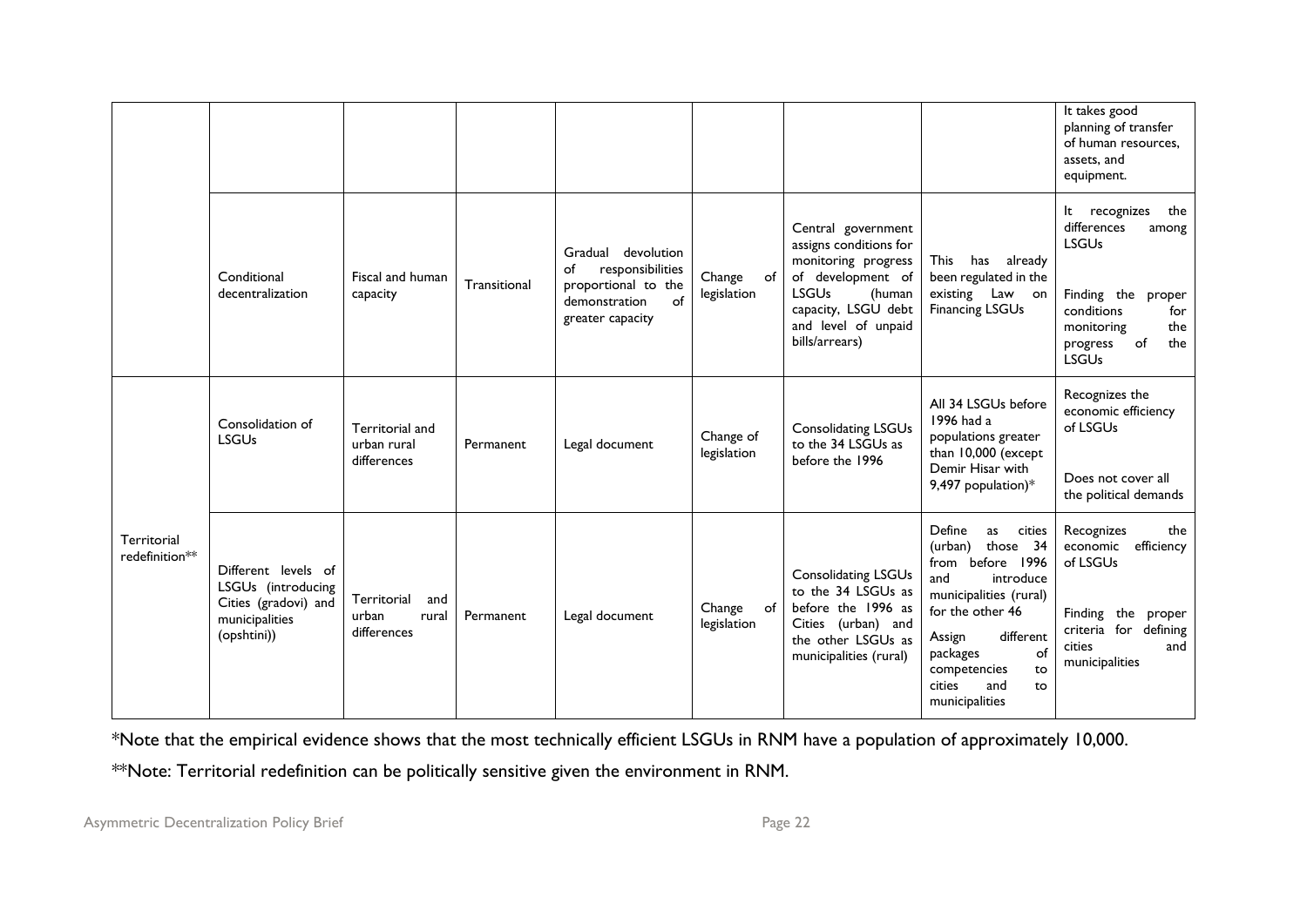## ANNEX 1

### **Table 3. Illustration of the two-phased approach to fiscal decentralization in Macedonia.**

<span id="page-23-0"></span>

| Phase    | <b>Starting date</b>                               | Assignment of responsibility                                                                                                                                                                                                                                                                                                                                   | Conditional on                                                                                                                                                                                                                                                                                                                                                                                                                                                                                                                                                                                                                          |
|----------|----------------------------------------------------|----------------------------------------------------------------------------------------------------------------------------------------------------------------------------------------------------------------------------------------------------------------------------------------------------------------------------------------------------------------|-----------------------------------------------------------------------------------------------------------------------------------------------------------------------------------------------------------------------------------------------------------------------------------------------------------------------------------------------------------------------------------------------------------------------------------------------------------------------------------------------------------------------------------------------------------------------------------------------------------------------------------------|
| Phase I  | I July 2005 (with<br>amendments on 30<br>Dec 2004) | <b>I.</b> TRANSFER OWN-SOURCE REVENUES FROM TAX SOURCES<br>(PIT)<br>SHARING)<br><b>MUNICIPALITIES</b><br>TO<br>(CENTRAL<br>GOVERNMENT)<br>2.<br>DEVELOP A METHODOLOGY FOR TRANSFERRING CAPITAL<br>AND EARMARKED FUNDS (CENTRAL GOVERNMENT)<br>3. LOCAL GOVERNMENTS START IMPLEMENTATION OF THE<br>PLAN FOR RESOLVING ARREARS UP TO 31 JANUARY 2001<br>(LSGUS). | 90% OF THE TOTAL MUNICIPALITIES COMPRISING 90% OF THE<br><b>TOTAL POPULATION PROVIDING:</b><br><b>I.</b> AT LEAST 2 FINANCIAL OFFICERS<br>2. AT LEAST 3 TAX EXPERTS                                                                                                                                                                                                                                                                                                                                                                                                                                                                     |
| Phase II | Conditional                                        | ASSIGNMENT OF RESPONSIBILITIES (FOR BLOCK TRANSFERS):<br>I. CULTURE<br><b>SOCIAL</b><br>2.<br><b>WELFARE</b><br><b>AND</b><br><b>CHILD</b><br><b>PROTECTION</b><br>(KINDERGARTENS AND HOMES FOR ELDERLY)<br>EDUCATION (PRIMARY AND SECONDARY SCHOOL)<br>3.<br>4. HEALTHCARE (PUBLIC HEALTH ORGANISATIONS AND<br>PRIMARY CARE)                                  | ALL THE CONDITIONS FROM PHASE I ARE SATISFIED.<br>THE PROPER CAPACITY OF THE FINANCIAL OFFICERS<br>2.<br>(ALSO IN PHASE I).<br>3. VIABLE RESULTS OVER 24 MONTHS FOR TIMELY AND<br>REGULAR REPORTING CONFIRMED BY THE MINISTRY OF<br>FINANCE.<br>$\mathbf{4}$<br>THERE ARE NO ACCOUNTS PAYABLE OTHER THAN USUAL<br>ONES (UP TO 90 DAYS).<br>A COMMISSION WILL EVALUATE IF ALL THE CONDITIONS<br>ARE SATISFIED.<br><b>6.</b> THERE IS A WRITTEN REQUEST FROM MUNICIPALITIES TO<br>THE PROPER MINISTRY THAT PLAN THE BLOCK TRANSFERS<br>AND THE MINISTRY OF FINANCE TO GRANT BLOCK<br><b>TRANSFERS AFTER ALL CONDITIONS ARE SATISFIED.</b> |